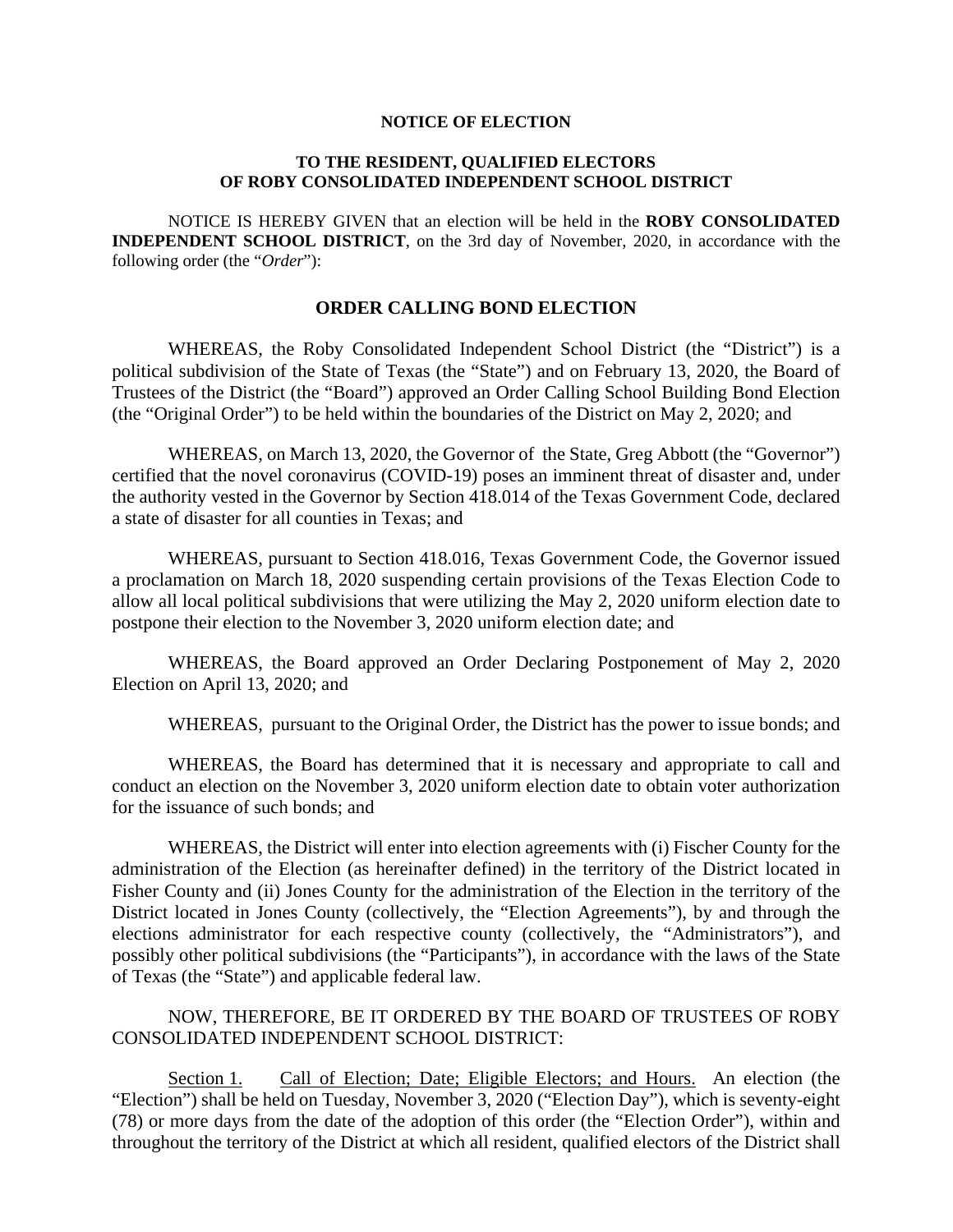be entitled to vote. The Board hereby finds that holding the Election on such date is in the public interest. The hours during which the polling places are to be open on Election Day shall be from 7:00 a.m. to 7:00 p.m.

Section 2. Voting Precincts; Polling Places; Election Officers. Except as otherwise provided herein, the boundaries and territory of the respective county election precincts that are wholly or partially within the territorial boundaries of the District are hereby designated as the voting precincts of the District for the Election. The precinct numbers for the District's election precincts shall be the corresponding county precinct number of each precinct. The Election Day polling places designated for the Election precincts shall be as shown in **Exhibit A** to this Election Order. The precinct judges and alternate judges for the Election shall be appointed in accordance with the Texas Election Code (the "Election Code").

In the event that the Superintendent, or his designee, shall determine from time to time that (a) a polling place hereafter designated shall become unavailable or unsuitable for such use, or it would be in the District's best interests to relocate such polling place, or (b) a presiding judge or alternate presiding judge hereafter designated shall become unqualified or unavailable, the Superintendent, or his designee, is hereby authorized to designate and appoint in writing a substitute polling place, presiding judge or alternate presiding judge, and correct or modify the exhibits to this Election Order, giving such notice as is required by the Election Code and as deemed sufficient.

Section 3. Proposition. At the Election there shall be submitted to the resident, qualified electors of the District the following proposition (the "Proposition"):

### **ROBY CONSOLIDATED INDEPENDENT SCHOOL DISTRICT PROPOSITION A**

SHALL THE BOARD OF TRUSTEES (THE "BOARD") OF THE ROBY CONSOLIDATED INDEPENDENT SCHOOL DISTRICT (THE "DISTRICT") BE AUTHORIZED TO ISSUE BONDS OF THE DISTRICT, IN ONE OR MORE SERIES OR INSTALLMENTS, IN AN AGGREGATE AMOUNT NOT TO EXCEED \$10,800,000 FOR THE CONSTRUCTION, ACQUISITION AND EQUIPMENT OF SCHOOL BUILDINGS IN THE DISTRICT (INCLUDING, BUT NOT LIMITED TO, THE REHABILITATION, RENOVATION, EXPANSION AND/OR IMPROVEMENT OF SCHOOL BUILDINGS IN THE DISTRICT, THE ACQUISITION AND UPDATE OF TECHNOLOGY EQUIPMENT TO BE USED FOR SCHOOL SECURITY PURPOSES, AND THE ACQUISITION AND UPDATE OF TECHNOLOGY INFRASTRUCTURE INTEGRAL TO THE CONSTRUCTION OF A FACILITY), WHICH BONDS SHALL MATURE, BEAR INTEREST AND BE ISSUED AND SOLD IN ACCORDANCE WITH LAW AT THE TIME OF ISSUANCE; AND SHALL THE BOARD BE AUTHORIZED TO LEVY, IMPOSE AND PLEDGE, AND CAUSE TO BE ASSESSED AND COLLECTED, ANNUAL AD VALOREM TAXES ON ALL TAXABLE PROPERTY IN THE DISTRICT SUFFICIENT, WITHOUT LIMIT AS TO RATE OR AMOUNT, TO PAY THE PRINCIPAL OF AND INTEREST ON THE BONDS AND THE COSTS OF ANY CREDIT AGREEMENTS (INCLUDING CREDIT AGREEMENTS EXECUTED OR AUTHORIZED IN ANTICIPATION OF, IN RELATION TO, OR IN CONNECTION WITH THE BONDS), ALL AS AUTHORIZED BY THE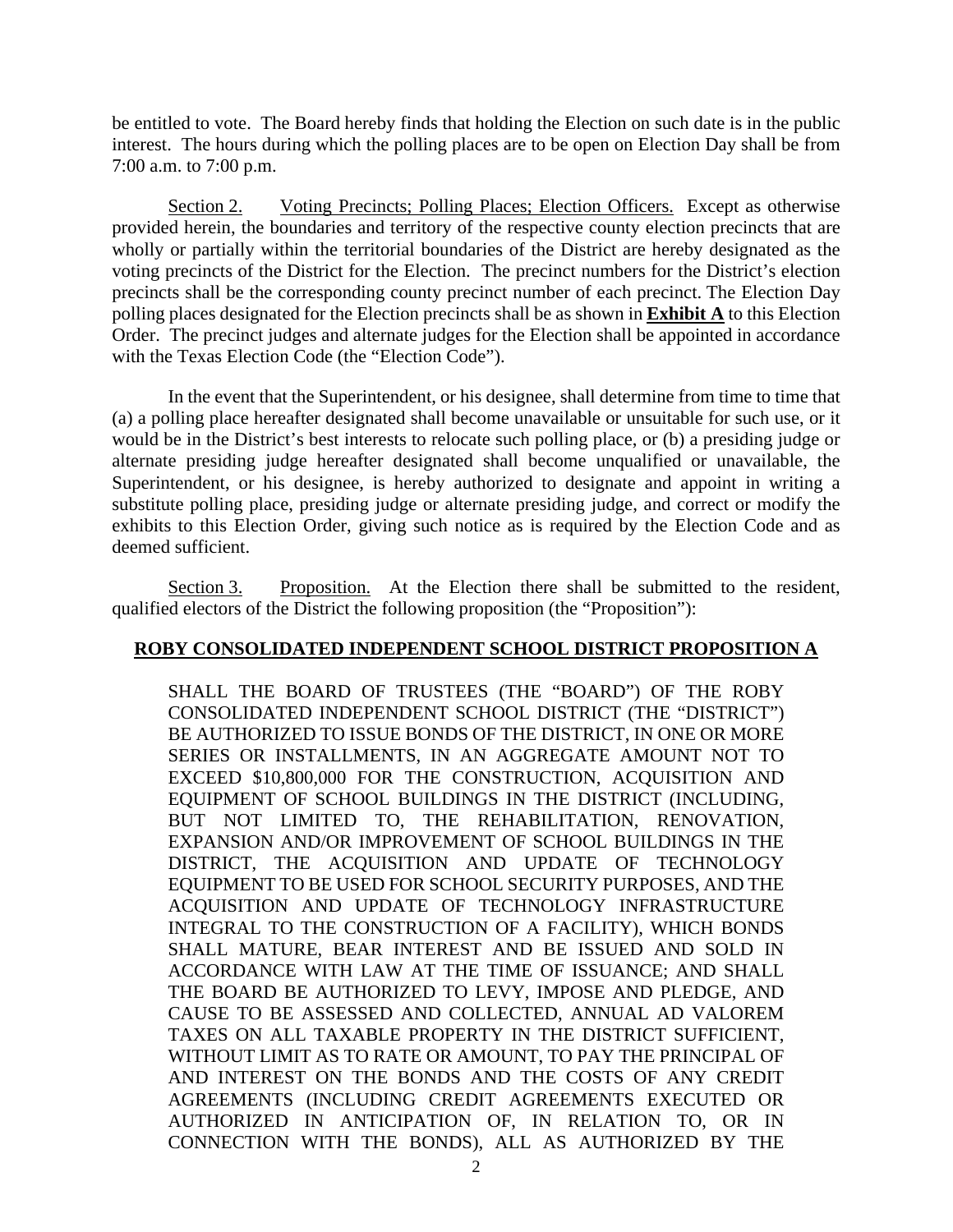### CONSTITUTION AND LAWS OF THE STATE OF TEXAS AND THE UNITED STATES OF AMERICA?

Section 4. Ballots. The ballots shall conform to the requirements of the Election Code and shall have written or printed thereon the following:

#### **OFFICIAL BALLOT**

#### **ROBY CONSOLIDATED INDEPENDENT SCHOOL DISTRICT PROPOSITION A**

| $\lceil$ 1 FOR | THE ISSUANCE OF \$10,800,000 BONDS FOR THE  |
|----------------|---------------------------------------------|
|                | CONSTRUCTION, ACQUISITION AND EQUIPMENT     |
|                | OF SCHOOL BUILDINGS IN THE DISTRICT         |
|                | (INCLUDING, BUT NOT LIMITED TO, THE         |
|                | REHABILITATION, RENOVATION, EXPANSION       |
|                | AND/OR IMPROVEMENT OF SCHOOL BUILDINGS IN   |
|                | THE DISTRICT, THE ACQUISITION AND UPDATE OF |
|                | TECHNOLOGY EQUIPMENT TO BE USED FOR         |
|                | SCHOOL SECURITY PURPOSES, AND THE           |
|                | ACQUISITION AND UPDATE OF TECHNOLOGY        |
|                | INFRASTRUCTURE INTEGRAL TO<br><b>THE</b>    |
|                | CONSTRUCTION OF A FACILITY), AND LEVYING    |
|                | AND IMPOSITION OF TAXES SUFFICIENT TO PAY   |
|                | THE PRINCIPAL OF AND INTEREST ON THE BONDS  |
|                | AND THE COSTS OF ANY CREDIT AGREEMENTS.     |
|                | REQUIRED STATEMENT UNDER THE TEXAS          |
| [ ] AGAINST    | EDUCATION CODE FOR ALL SCHOOL DISTRICT      |
|                | BOND ELECTIONS: THIS IS A PROPERTY TAX      |
|                | <b>INCREASE.</b>                            |

Section 5. Voter Registration. The voter registration deadline for the November Election is Monday, October 5, 2020.

Section 6. Voting. Electronic voting machines may be used in holding and conducting the Election on Election Day; provided, however, in the event the use of such electronic voting machines is not practicable, the Election may be conducted on Election Day by the use of paper ballots (except as otherwise provided in this section). Electronic voting machines or paper ballots may be used for early voting by personal appearance (except as otherwise provided in this section). As and if required by the Election Code, the District shall provide at least one accessible voting system in each polling place used in the Election. Such voting system shall comply with Texas and federal laws establishing the requirement for voting systems that permit voters with physical disabilities to cast a secret ballot. As and if permitted by the Election Code, paper ballots may be used for early voting by mail.

Each voter desiring to vote in favor of the Proposition shall mark the ballot indicating "FOR" such Proposition, and each voter desiring to vote against the Proposition shall mark the ballot indicating "AGAINST" such Proposition. Voting shall be in accordance with the Election Code.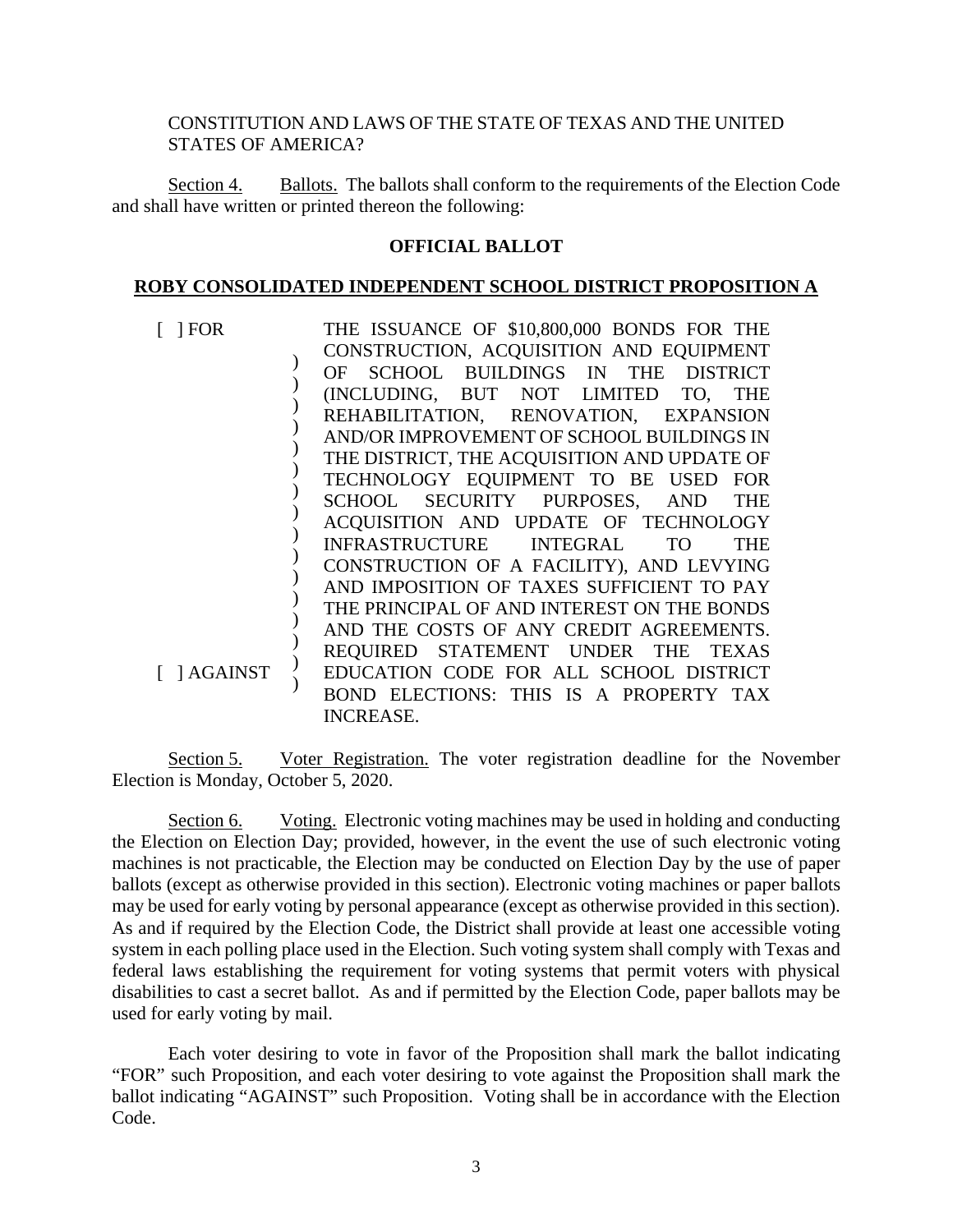Section 7. Early Voting. The Board hereby appoints the Administrators as the regular early voting clerks for the District in their respective jurisdictions. Early voting, both by personal appearance and by mail, will be conducted in accordance with the Election Code.

Early voting by personal appearance shall be conducted at the locations, on the dates and at the times as shown in Exhibit B. Early voting by personal appearance shall begin on Tuesday, October 13, 2020 and end on Friday, October 30, 2020.

For the use of those voters who are entitled by law to vote early by mail, the early voting clerks shall provide each voter with a ballot with instructions to mark the ballot indicating his or her vote "FOR" or "AGAINST" the Proposition. The mailing address to which ballot applications and ballots voted by mail may be sent to the addresses below:

For residents of Fisher County: Fisher County Clerk's Office Courthouse 109 N Angelo Roby, Tx 79543

For residents of Jones County: Jones County Clerk P.O. Box 552 Anson, Texas 79501

The Administrators are hereby authorized and directed to designate the early voting ballot board and other officers required to conduct early voting for the Election.

Section 8. Applications for a ballot by mail ("ABBMs"). All ABBMs submitted for the May Election by voters that are voting by mail due to being over the age of 65 or due to disability will still be valid for the Election. ABBMs that were submitted for the May Election by voters based on expected absence from the county are not valid for the Election. The deadline to submit an ABBM is Friday, October 23, 2020.

Section 9. Conduct of Election. The Election shall be conducted by election officers, including the precinct judges and alternate judges or clerks appointed by the Board, in accordance with the Election Agreements, Education Code, the Election Code and the Constitution and laws of the State and the United States of America. The President of the Board, the Superintendent, and their respective designees, are authorized to enter into, execute and deliver one or more Election Agreements, in accordance with applicable provisions of the Election Code, and such other agreements, notices and other instruments as are deemed necessary or appropriate to carry out the intent of this Election Order. The terms and provisions of each Election Agreement are hereby incorporated into this Election Order. To the extent of any conflict between this Election Order and an Election Agreement, the terms and provisions of the Election Agreement shall prevail, and the President of the Board, the Superintendent, and their respective designees, are authorized to make corrections, changes, revisions and modifications to this Election Order, including the exhibits hereto, as are deemed necessary or appropriate to conform to the Election Agreement, to comply with applicable state and federal law and to carry out the intent of the Board, as evidenced in this Election Order. The Administrators shall be responsible for establishing the central counting station, in their respective counties, for the ballots cast in the Election and appointing the personnel necessary for such station.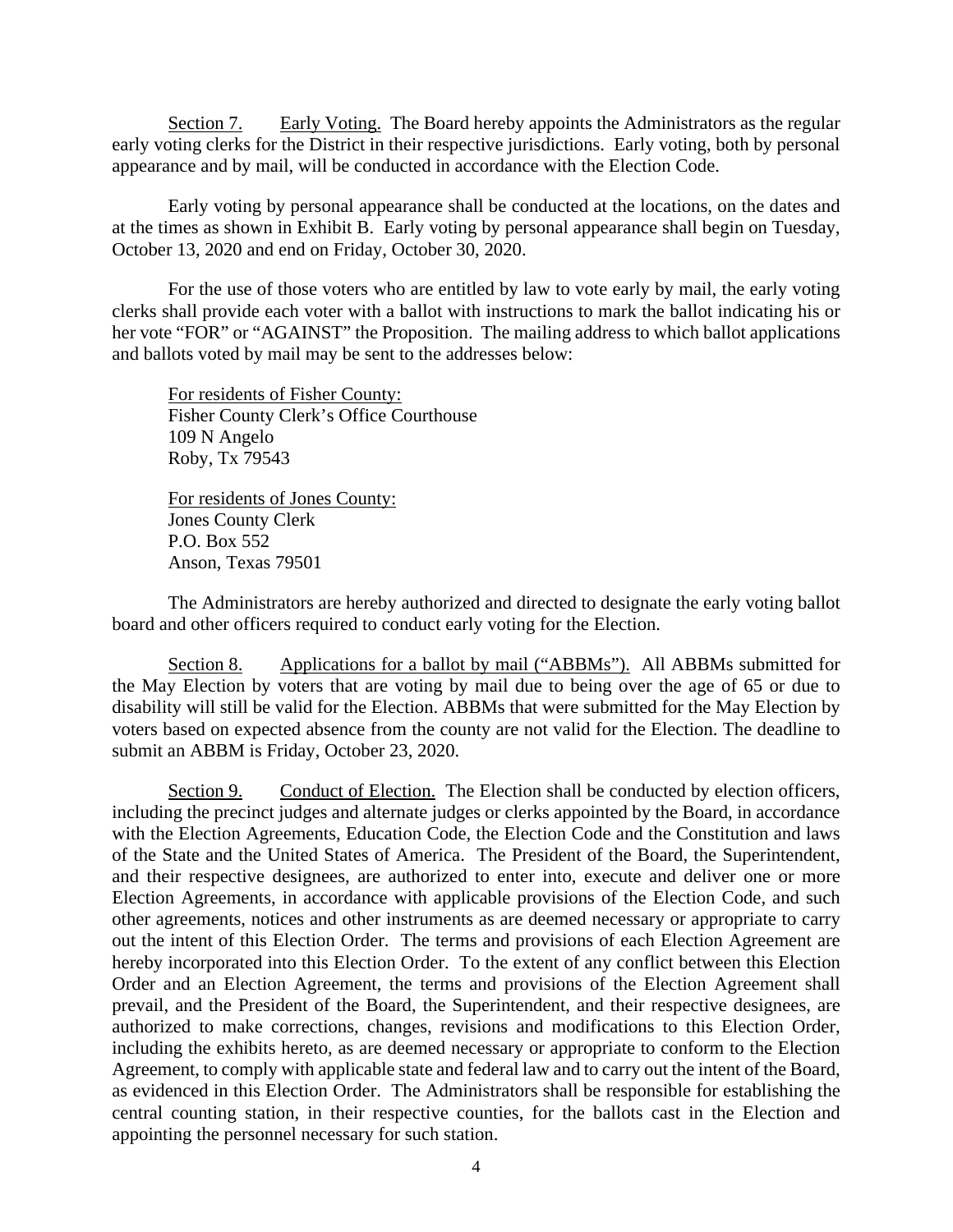Section 10. Bilingual Election Materials. All notices, instructions, and ballots pertaining to the Election shall be furnished to voters in both English and Spanish and persons capable of acting as translators in both English and Spanish shall be made available to assist Spanish language speaking voters in understanding and participating in the election process.

Section 11. Delivery of Voted Ballots; Counting; Tabulation; Canvassing of Returns; Declaring Results. The ballots shall be counted by one or more teams of election officers assigned by the presiding judges, each team to consist of two or more election officers. After completion of his responsibilities under the Election Code, including the counting of the voted ballots and the tabulation of the results, the presiding judge shall make a written return of the Election results to the District in accordance with the Election Code. The Board shall canvass the returns and declare the results of the Election.

If a majority of the resident, qualified electors of the District voting at the Election, including those voting early, shall vote in favor of the Proposition, then the issuance and sale of the bonds described in such Proposition shall be authorized in the maximum amount contained therein, and the bonds shall be issued and sold at the price or prices and in such denominations determined by the Board to be in the District's best interest.

Section 12. Training of Election Officials. Pursuant to the Election Code, a public school of instruction for all election officers and clerks may be held as arranged by the Administrators.

Section 13. Notice of Election. Notice of the Election, stating in substance the contents of this Election Order, shall be published one time in the English and Spanish languages, in a newspaper published within the District's territory or, if none is published in the District's territory, in a newspaper of general circulation in the District's territory, at least ten (10) days and no more than thirty (30) days prior to Election Day. Notice of the Election shall also be given by posting a substantial copy of this Election Order, in both English and Spanish, (i) on Election Day and, during early voting by personal appearance, in a prominent location at each polling place, (ii) not later than the twenty-first (21st) day before Election Day, in three (3) public places within the boundaries of the District, and (iii) if required by Section 4.003, Election Code, not later than the twenty-first (21st) day before Election Day, on the bulletin board used for posting notices of meetings of the Board. In addition, this Election Order (together with the notice of Election, the contents of the Proposition, and any sample ballot prepared for the Election) shall be posted on the District's website, in both English and Spanish, during the twenty-one (21) days before the Election. A voter information document, in the form attached hereto as **Exhibit C**, shall also be posted in the same manner described in the two immediately preceding sentences, except that such document need not be posted on the bulletin board used for posting notices of meetings of the Board.

Section 14. Notice of Meeting. The Board officially finds, determines, recites and declares that written notice of the date, hour, place and subject of the meeting at which this Election Order is adopted was posted on a bulletin board located at a place convenient to the public at the District's administrative offices for a least seventy-two (72) hours preceding the scheduled time of the meeting; that a telephonic or telegraphic notice of such meeting was given to all news media who have consented to pay any and all expenses incurred by the District in connection with providing such notice, both as required by the Open Meetings Law, Chapter 551, Texas Government Code, as amended; and that such meeting was open to the public as required by law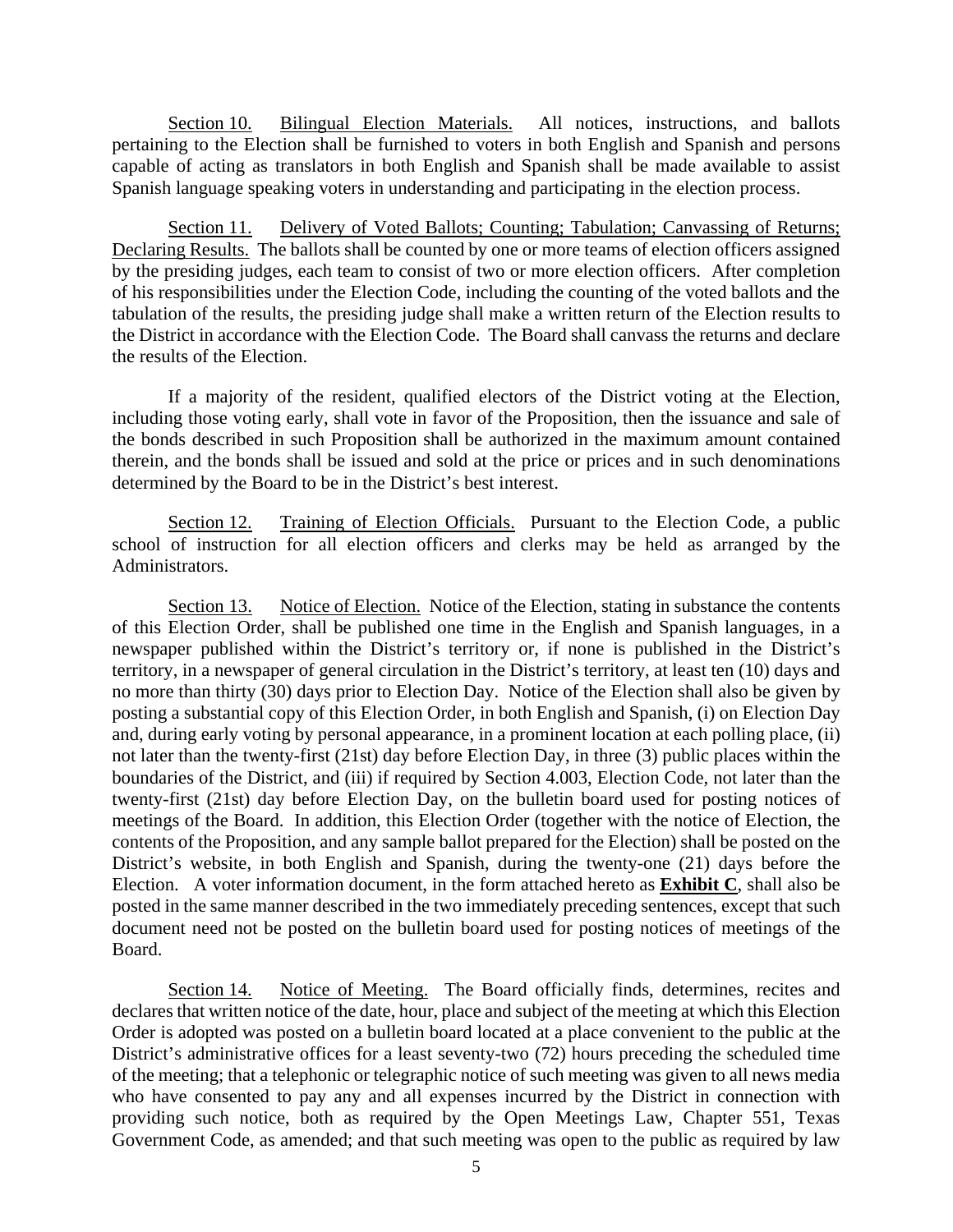at all times during which this Election Order and the subject matter thereof was discussed, considered and formally acted upon.

## Section 15. Mandatory Statement of Information.

(a) Pursuant to Section 3.009, Election Code: (i) the proposition language that will appear on the ballot is set forth in Section 4 of this Election Order, (ii) the purposes for which the bonds are to be authorized are set forth in Section 3 of this Election Order, (iii) the principal amount of bonds to be authorized is set forth in Section 3 of this Election Order, (iv) if the issuance of bonds is authorized by voters, taxes sufficient, without limit as to rate or amount, to pay the principal of and interest on the bonds and the costs of any credit agreements may be imposed, as set forth in Section 3 of this Election Order, (v) bonds authorized pursuant to this Election Order may be issued to mature over a number of years not to exceed the maximum number of years authorized by law and bearing interest at the rate or rates (not to exceed the maximum rate now or hereafter authorized by law), as authorized by law and determined by the Board, (vi) as of the date of the adoption of this Election Order, the District does not have any outstanding debt obligations, and (vii) the District's ad valorem debt service tax rate as of the date of adoption of this Election Order is \$0.0000 per \$100 valuation of taxable property.

(b) Based upon market conditions as of the date of this Election Order, if the bonds are authorized, the estimated total tax rate of the District is expected to be approximately \$1.3534 per \$100 of taxable assessed valuation, which represents the sum of (i) the most recently adopted tax rate for operations and maintenance, which is \$1.06835 per \$100 of taxable assessed valuation, plus (ii) the estimated tax rate for voted debt obligations of the District, including the bonds, which is expected to be approximately \$0.2850 per \$100 of taxable assessed valuation. In addition, the estimate contained in this subsection (b) is (i) based on certain assumptions (including assumptions concerning prevailing market and economic conditions at the time(s) of issuance of the bonds) and derived from projections obtained from the District's financial advisor, (ii) subject to change to the extent that actual facts, circumstances and conditions prevailing at the time that the bonds are issued differ from such assumptions and projections, (iii) provided solely in satisfaction of the requirements of Section 3.009, Election Code, and for no other purpose, without any assurance that such projections will be realized, and (iv) not intended to and does not give rise to a contract with voters or limit the authority of the Board to issue bonds in accordance with the Proposition submitted by this Election Order.

Section 16. Authority of the Superintendent. The Superintendent shall have the authority to take, or cause to be taken, all reasonable or necessary actions to ensure that the Election is fairly held and returns properly counted and tabulated for canvass by the Board, which actions are hereby ratified and confirmed. Without limiting the generality of the immediately preceding sentence, the Superintendent and his designees are hereby authorized to complete and update, as necessary, **Exhibits A** and **B** hereto with polling location and other information upon the availability of such information.

Section 17. Authorization to Execute. The President or Vice President of the Board is authorized to execute and the Secretary of the Board is authorized to attest this Election Order on behalf of the Board; and the President or Vice President of the Board is authorized to do all other things legal and necessary in connection with the holding and consummation of the Election.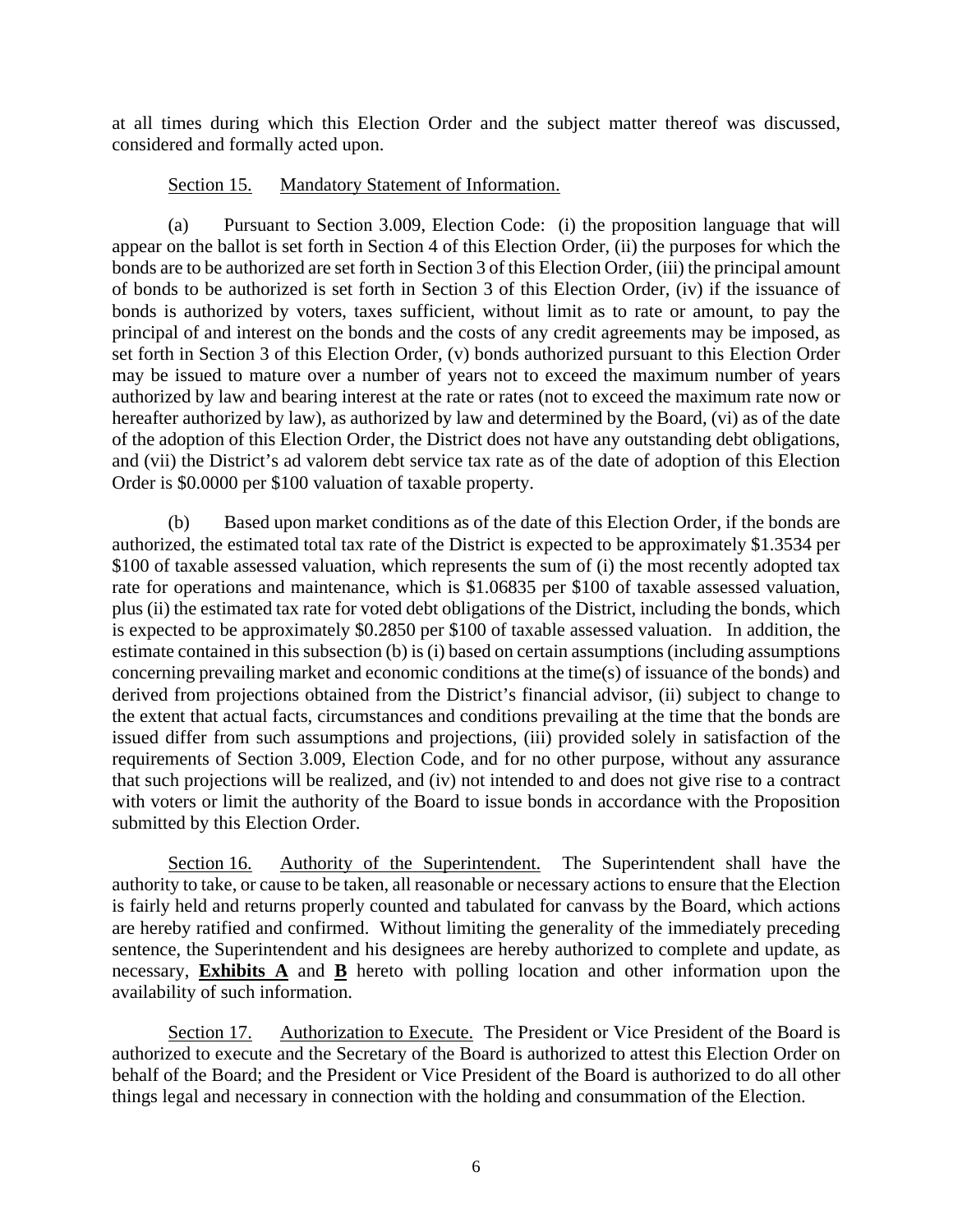Effective Date. This Election Order is effective immediately upon its Section 18. I<br>passage and approval.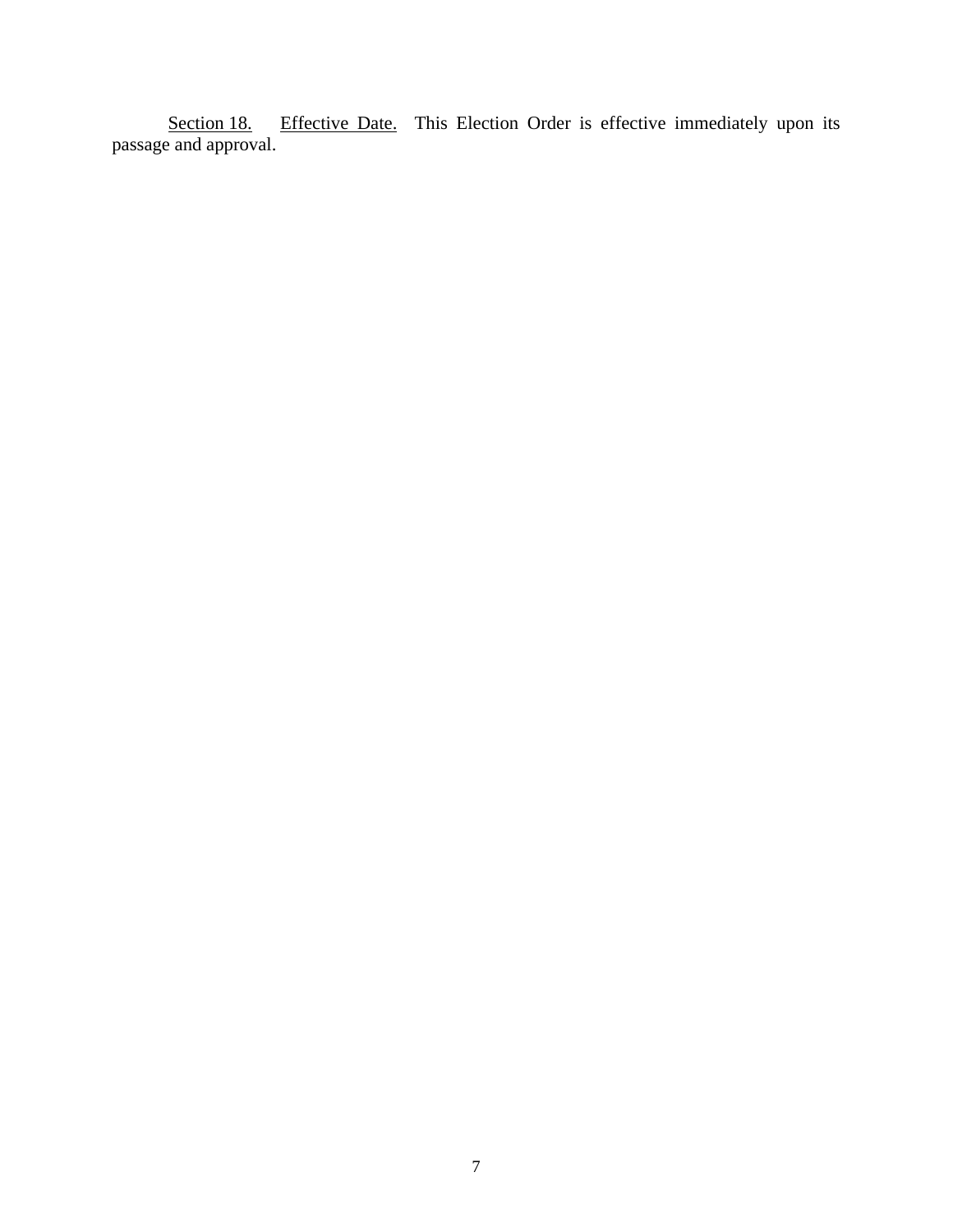PASSED AND APPROVED JULY 13, 2020.

Board of Trustees

ATTEST:

Secretary, Board of Trustees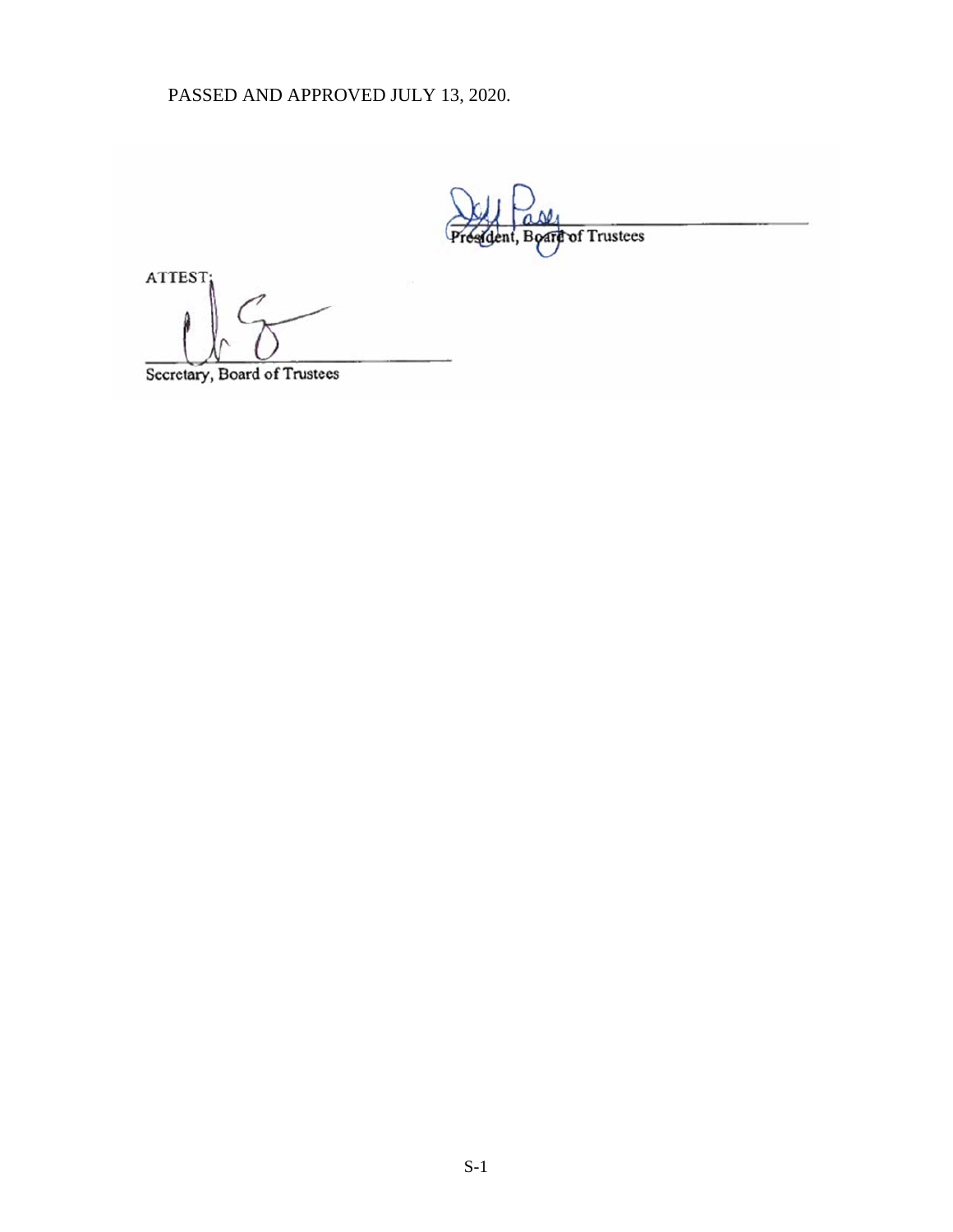#### **EXHIBIT A ELECTION DAY POLLING LOCATIONS**

#### **Hours: 7:00am – 7:00pm**

#### **FISHER COUNTY**

**Polling Place - Box 1 District Courtroom Courthouse**  112 N. Concho Roby, Texas 79543

**Polling Place – Box 4 Roby FBC Fellowship Hall**  107 N. College Roby, Texas 79543

**Polling Place – Box 10 Rotan Community Center**  202 W. McArthur Rotan, Texas 79546

**Polling Place – Box 12 Rotan School Administration Building**  102 N. McKinley Rotan, Texas 79546

#### **JONES COUNTY**

(A voter may vote at any of the locations listed below)

**HAMLIN HIGH SCHOOL GYM FOYER** 

650 SW 5th Street Hamlin, Texas 79520

#### **STAMFORD VIP COMMUNITY CENTER**

508 East Gould Stamford, Texas 79553

## **LUEDERS CITY HALL**

201 East Main Lueders, Texas 79533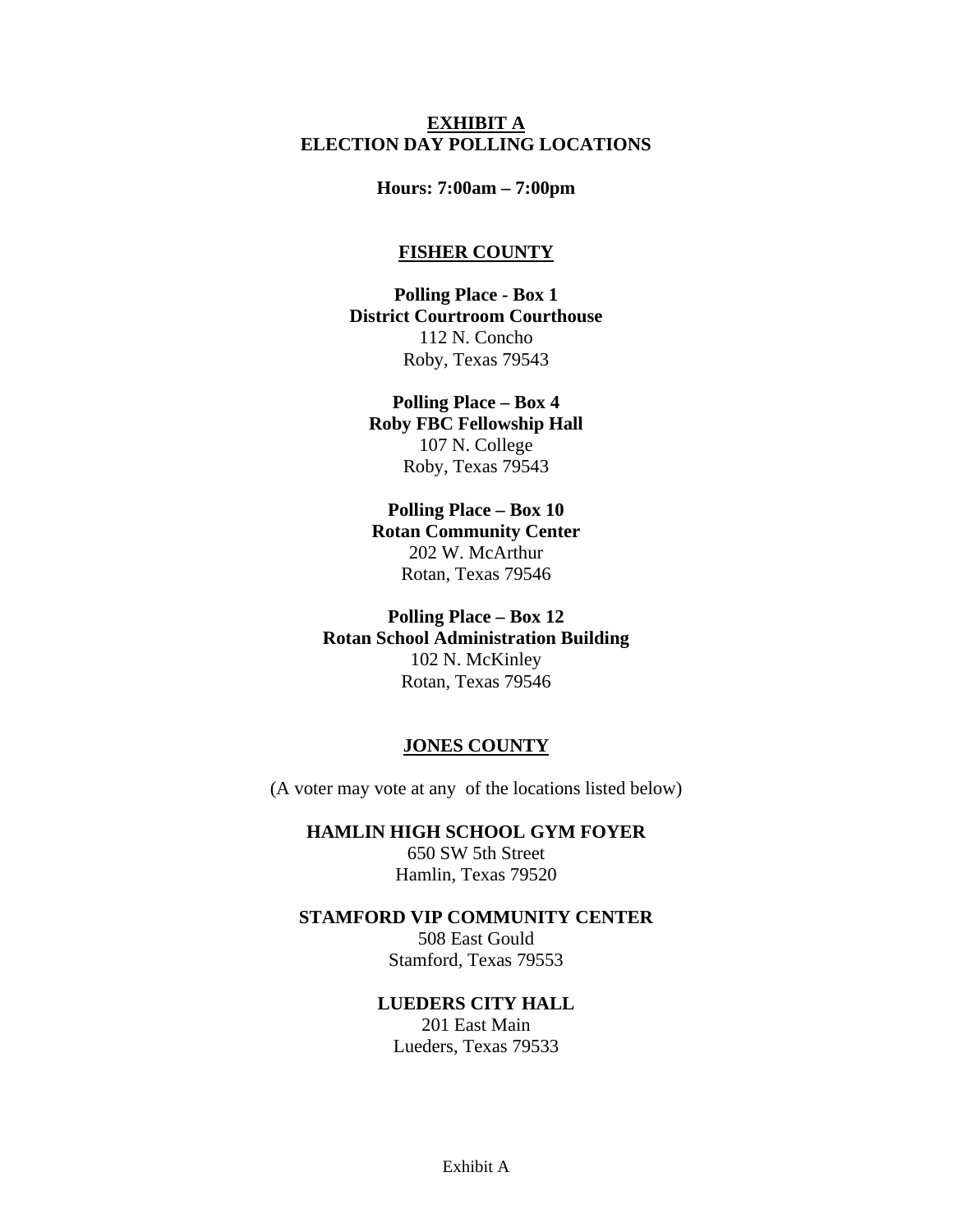**FT. PHANTOM BAPTIST CHURCH FELLOWSHIP HALL** 

11343 FM 600 Abilene, Texas 79601

**HAWLEY CHURCH OF CHRIST FELLOWSHIP HALL** 

410 4th Street Hawley, Texas 79525

**HODGES BAPTIST CHURCH FELLOWSHIP HALL** 

13933 CR 495 Hawley, Texas 79525

## **ANSON CHURCH OF CHRIST FELLOWSHIP HALL**

1400 Commercial Avenue Anson, Texas 79501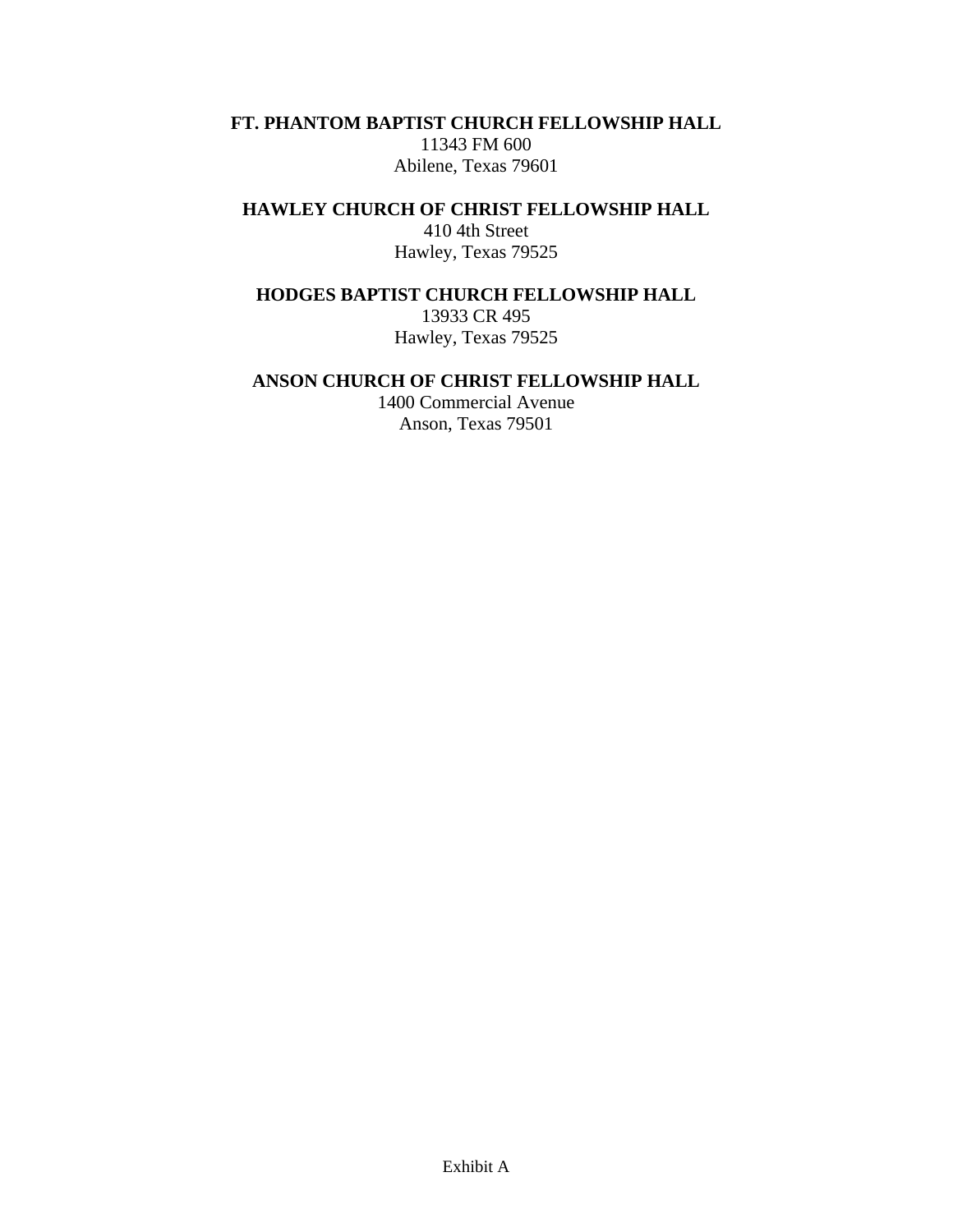# **EXHIBIT B**

# **FISHER COUNTY**

# **EARLY VOTING POLLING LOCATIONS AND TIMES**

| <b>Fisher County Clerk's Office</b>                        | <b>Rotan City Hall</b> |
|------------------------------------------------------------|------------------------|
| 109 N Angelo                                               | 302 W Sammy Baugh Ave  |
| Roby, TX 79543                                             | Rotan, TX 79546        |
|                                                            |                        |
| Tuesday, October 13, 2020 through Friday, October 16, 2020 | $8:00am - 5:00pm$      |
| Monday, October 19, 2020 through Friday, October 23, 2020  | $8:00am - 5:00pm$      |
| Monday, October 26, 2020 through Friday, October 30, 2020  | $8:00am - 5:00pm$      |

## **JONES COUNTY**

# **EARLY VOTING POLLING LOCATIONS AND TIMES**

| <b>Stamford City Hall</b><br>201 East McHarg                 | <b>Jones County Activity Center</b><br>1108 West Court Plaza |  |
|--------------------------------------------------------------|--------------------------------------------------------------|--|
| Stamford, Tx 79553                                           | Anson, Texas 79501                                           |  |
| Tuesday, October 13, 2020 through Friday, October 16, 2020   | $8:00am - 5:00pm$                                            |  |
| Monday, October 19, 2020                                     | $8:00am - 5:00pm$                                            |  |
| Tuesday, October 20, 2020                                    | $7:00am - 7:00pm$                                            |  |
| Wednsday, October 21, 2020 through Friday, October 23, 2020  | $8:00am - 5:00pm$                                            |  |
| Monday, October 26, 2020                                     | $8:00am - 5:00pm$                                            |  |
| Tuesday, October 27, 2020                                    | $7:00am - 7:00pm$                                            |  |
| Wednesday, October 28, 2020 through Friday, October 30, 2020 | $8:00am - 5:00pm$                                            |  |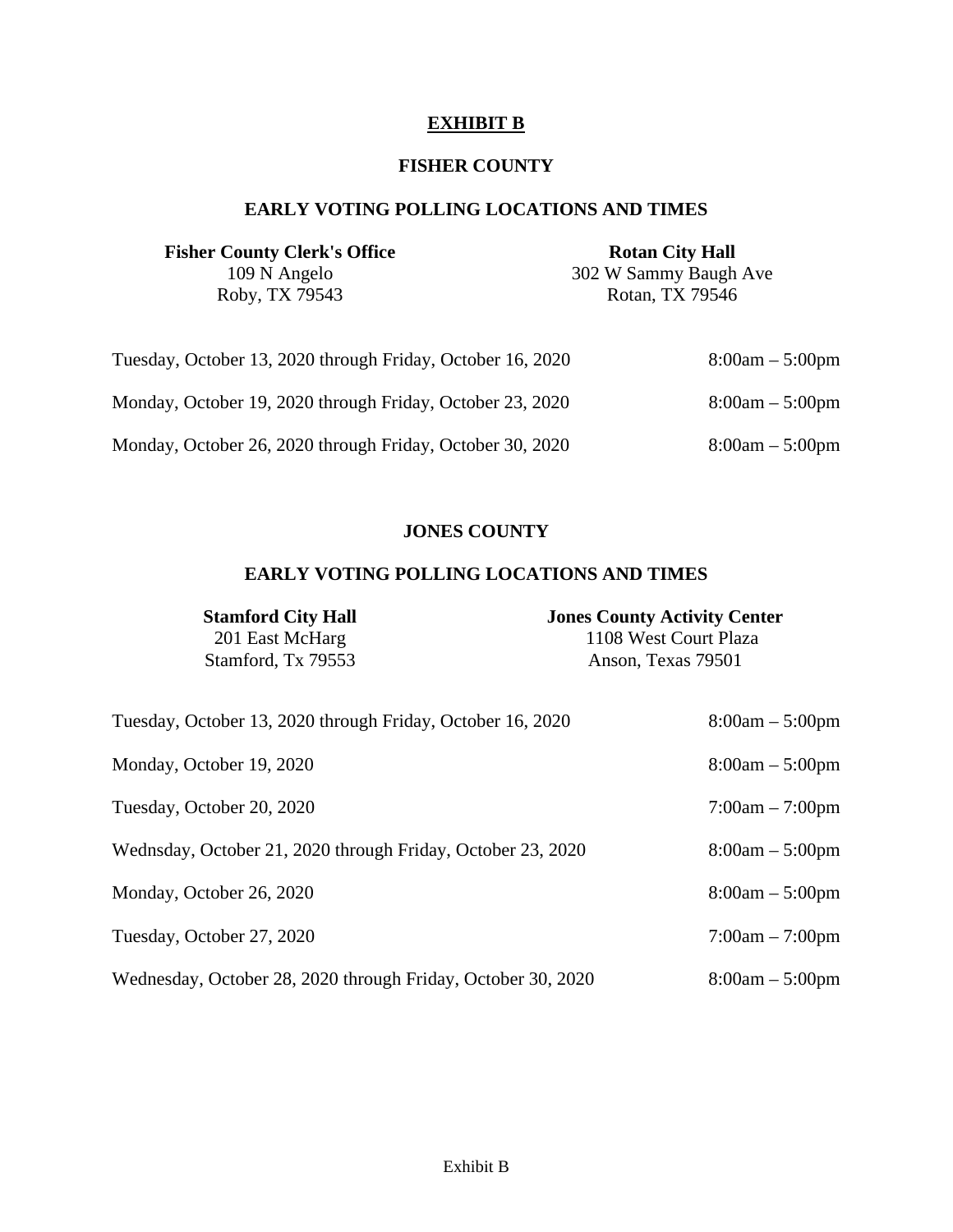# **EXHIBIT C**

# **VOTER INFORMATION DOCUMENT**

# **ROBY CONSOLIDATED INDEPENDENT SCHOOL DISTRICT PROPOSITION A**

| FOR             | THE ISSUANCE OF \$10,800,000 BONDS FOR THE    |
|-----------------|-----------------------------------------------|
|                 | CONSTRUCTION, ACQUISITION AND EQUIPMENT       |
|                 | OF SCHOOL BUILDINGS IN THE DISTRICT           |
|                 | (INCLUDING, BUT NOT LIMITED TO,<br><b>THE</b> |
|                 | REHABILITATION, RENOVATION, EXPANSION         |
|                 | AND/OR IMPROVEMENT OF SCHOOL BUILDINGS IN     |
|                 | THE DISTRICT, THE ACQUISITION AND UPDATE OF   |
|                 | TECHNOLOGY EQUIPMENT TO BE USED FOR           |
|                 | SCHOOL SECURITY PURPOSES, AND THE             |
|                 | ACQUISITION AND UPDATE OF TECHNOLOGY          |
|                 | INFRASTRUCTURE INTEGRAL TO<br><b>THE</b>      |
|                 | CONSTRUCTION OF A FACILITY), AND LEVYING      |
|                 | AND IMPOSITION OF TAXES SUFFICIENT TO PAY     |
|                 | THE PRINCIPAL OF AND INTEREST ON THE BONDS    |
|                 | AND THE COSTS OF ANY CREDIT AGREEMENTS.       |
|                 | REQUIRED STATEMENT UNDER THE TEXAS            |
| $[$ $]$ AGAINST | EDUCATION CODE FOR ALL SCHOOL DISTRICT        |
|                 | BOND ELECTIONS: THIS IS A PROPERTY TAX        |
|                 | <b>INCREASE.</b>                              |

| Principal of the debt obligations to be authorized                      | \$10,800,000 |
|-------------------------------------------------------------------------|--------------|
| 2. Estimated interest for the debt obligations to be authorized         | \$5,046,368  |
| 3. Estimated combined principal and interest required to pay on         | \$15,846,368 |
| time and in full the debt obligations to be authorized                  |              |
| 4. As of the date of the adoption of the District's Election Order, the | \$0          |
| aggregate amount of outstanding principal of the District's             |              |
| outstanding debt obligations                                            |              |
| 5. As of the date of the adoption of the District's Election Order, the | \$0          |
| aggregate amount of outstanding interest on the District's              |              |
| outstanding debt obligations                                            |              |
| 6. As of the date of the adoption of the District's Election Order, the | \$0          |
| estimated combined principal and interest on the District's             |              |
| outstanding debt obligations                                            |              |
| 7. Estimated maximum annual increase in the amount of taxes that        | \$213.75     |
| would be imposed on a residence homestead in the District with          |              |
| an appraised value of \$100,000 to repay the debt obligations to        |              |
| be authorized, if approved, based upon assumptions made by the          |              |
| governing body of the District                                          |              |
| Other information that the District considers relevant or<br>8.         | N/A          |
| necessary to explain the information                                    |              |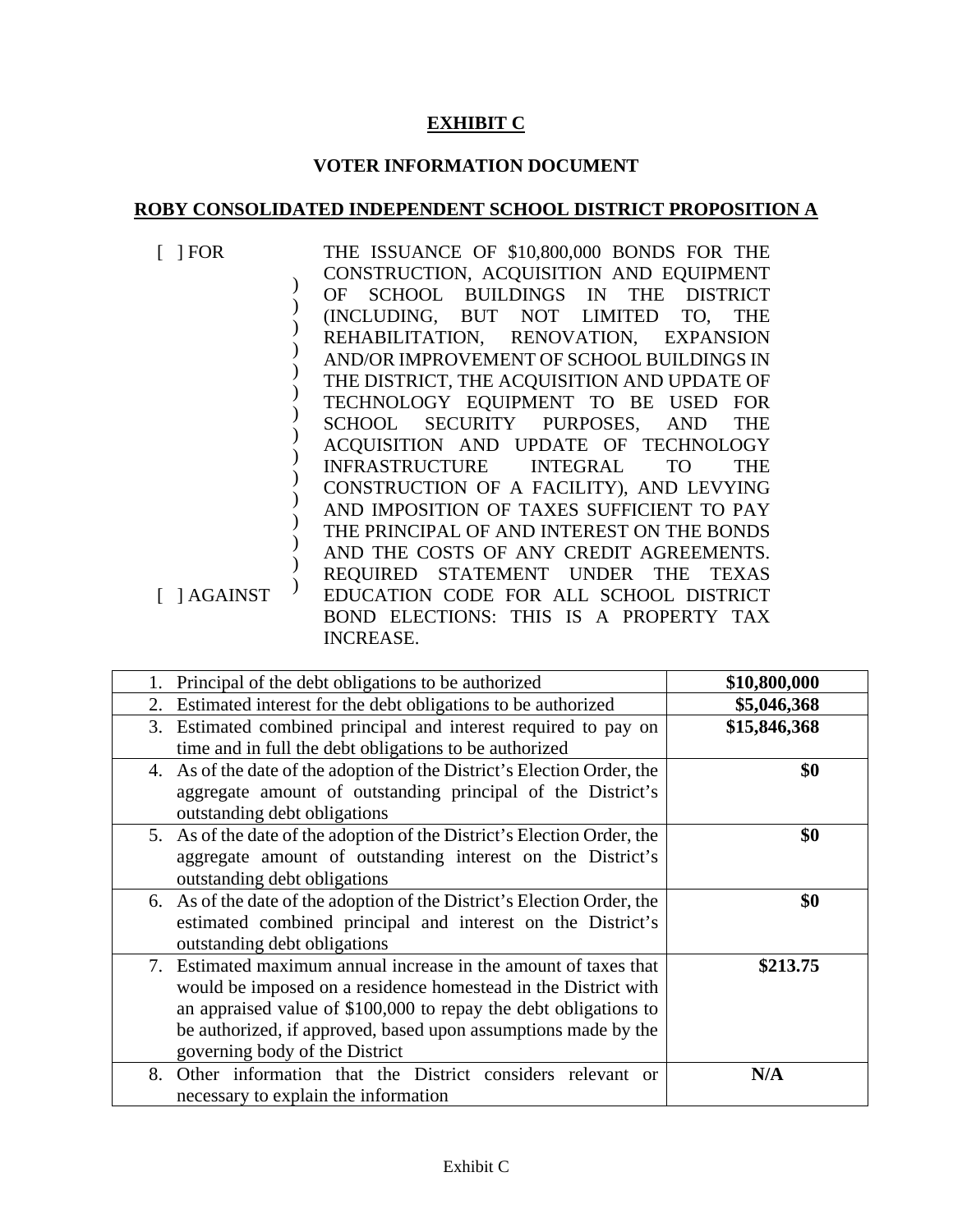#### **Major Assumptions for Statement 7 Above:**

(1) Assumed amortization of the District's debt obligations, including outstanding debt obligations and the proposed debt obligations:

| <b>Date</b> | <b>Principal</b> | <b>Interest</b> | <b>Total P+I</b> |
|-------------|------------------|-----------------|------------------|
| 08/31/2021  |                  |                 |                  |
| 08/31/2022  | 100,000.00       | 426,941.40      | 526,941.40       |
| 08/31/2023  | 250,000.00       | 279,560.70      | 529,560.70       |
| 08/31/2024  | 255,000.00       | 272,885.61      | 527,885.61       |
| 08/31/2025  | 260,000.00       | 266,078.34      | 526,078.34       |
| 08/31/2026  | 270,000.00       | 259,072.80      | 529,072.80       |
| 08/31/2027  | 275,000.00       | 251,868.99      | 526,868.99       |
| 08/31/2028  | 285,000.00       | 244,466.91      | 529,466.91       |
| 08/31/2029  | 290,000.00       | 236,866.56      | 526,866.56       |
| 08/31/2030  | 300,000.00       | 229,067.94      | 529,067.94       |
| 08/31/2031  | 310,000.00       | 221,004.96      | 531,004.96       |
| 08/31/2032  | 315,000.00       | 212,743.71      | 527,743.71       |
| 08/31/2033  | 325,000.00       | 204,284.19      | 529,284.19       |
| 08/31/2034  | 335,000.00       | 195,560.31      | 530,560.31       |
| 08/31/2035  | 340,000.00       | 186,638.16      | 526,638.16       |
| 08/31/2036  | 350,000.00       | 177,517.74      | 527,517.74       |
| 08/31/2037  | 360,000.00       | 168,132.96      | 528,132.96       |
| 08/31/2038  | 370,000.00       | 158,483.82      | 528,483.82       |
| 08/31/2039  | 380,000.00       | 148,570.32      | 528,570.32       |
| 08/31/2040  | 390,000.00       | 138,392.46      | 528,392.46       |
| 08/31/2041  | 400,000.00       | 127,950.24      | 527,950.24       |
| 08/31/2042  | 410,000.00       | 117,243.66      | 527,243.66       |
| 08/31/2043  | 420,000.00       | 106,272.72      | 526,272.72       |
| 08/31/2044  | 435,000.00       | 94,971.33       | 529,971.33       |
| 08/31/2045  | 445,000.00       | 83,339.49       | 528,339.49       |
| 08/31/2046  | 455,000.00       | 71,443.29       | 526,443.29       |
| 08/31/2047  | 470,000.00       | 59,216.64       | 529,216.64       |
| 08/31/2048  | 480,000.00       | 46,659.54       | 526,659.54       |
| 08/31/2049  | 495,000.00       | 33,771.99       | 528,771.99       |
| 08/31/2050  | 510,000.00       | 20,487.90       | 530,487.90       |
| 08/31/2051  | 520,000.00       | 6,873.36        | 526,873.36       |

(2) Assumed changes in estimated future appraised values within the District: Taxable Value Growth up to \$313,000,000 from wind farm value;

(3) Assumed interest rate on the proposed debt obligations: 2.64% based on current market conditions.

(4) Assumed a signle bond issue that will occur prior to August 31, 2022.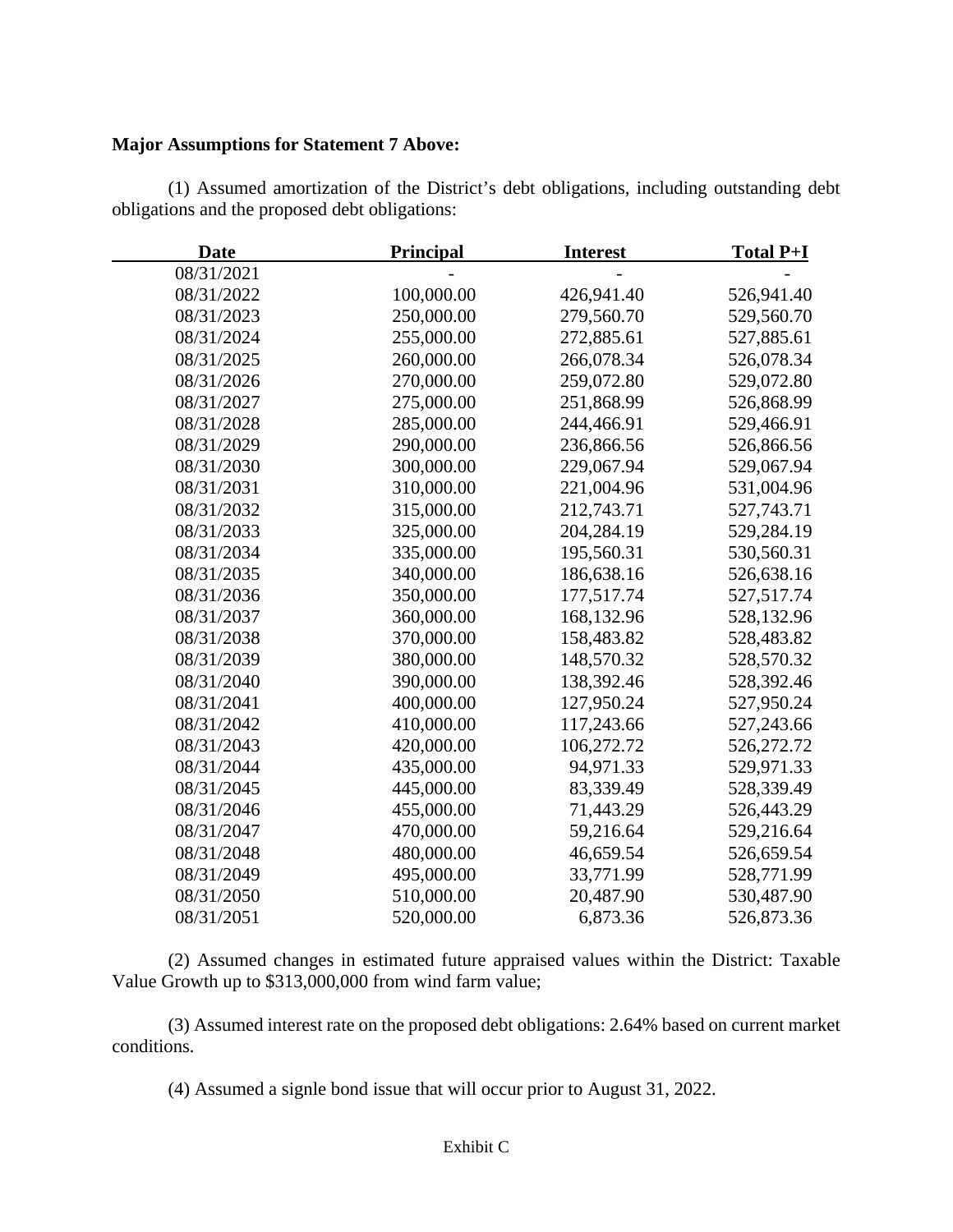(5) Assumed tax collection percentage: 98%.

(6) Assumes the availability of the Permanent School Fund Guarantee for each series of the proposed debt obligations.

(7) Assumes no material change in the prevailing market and economic conditions at the times of issuance of the proposed debt obligations.

(8) Assumes the proposed debt obligations are paid on time and in full.

The estimates contained in this voter information document are (i) based on certain assumptions (including assumptions concerning prevailing market and economic conditions at the time(s) of issuance of the bonds) and derived from projections obtained from the District's financial advisor, (ii) subject to change to the extent that actual facts, circumstances and conditions prevailing at the time that the bonds are issued differ from such assumptions and projections, (iii) provided solely in satisfaction of the requirements of Section 1251.052, Texas Government Code, and for no other purpose, without any assurance that such projections will be realized, and (iv) not intended to and do not give rise to a contract with voters or limit the authority of the District to issue bonds in accordance with the Propositions submitted by the District's Election Order.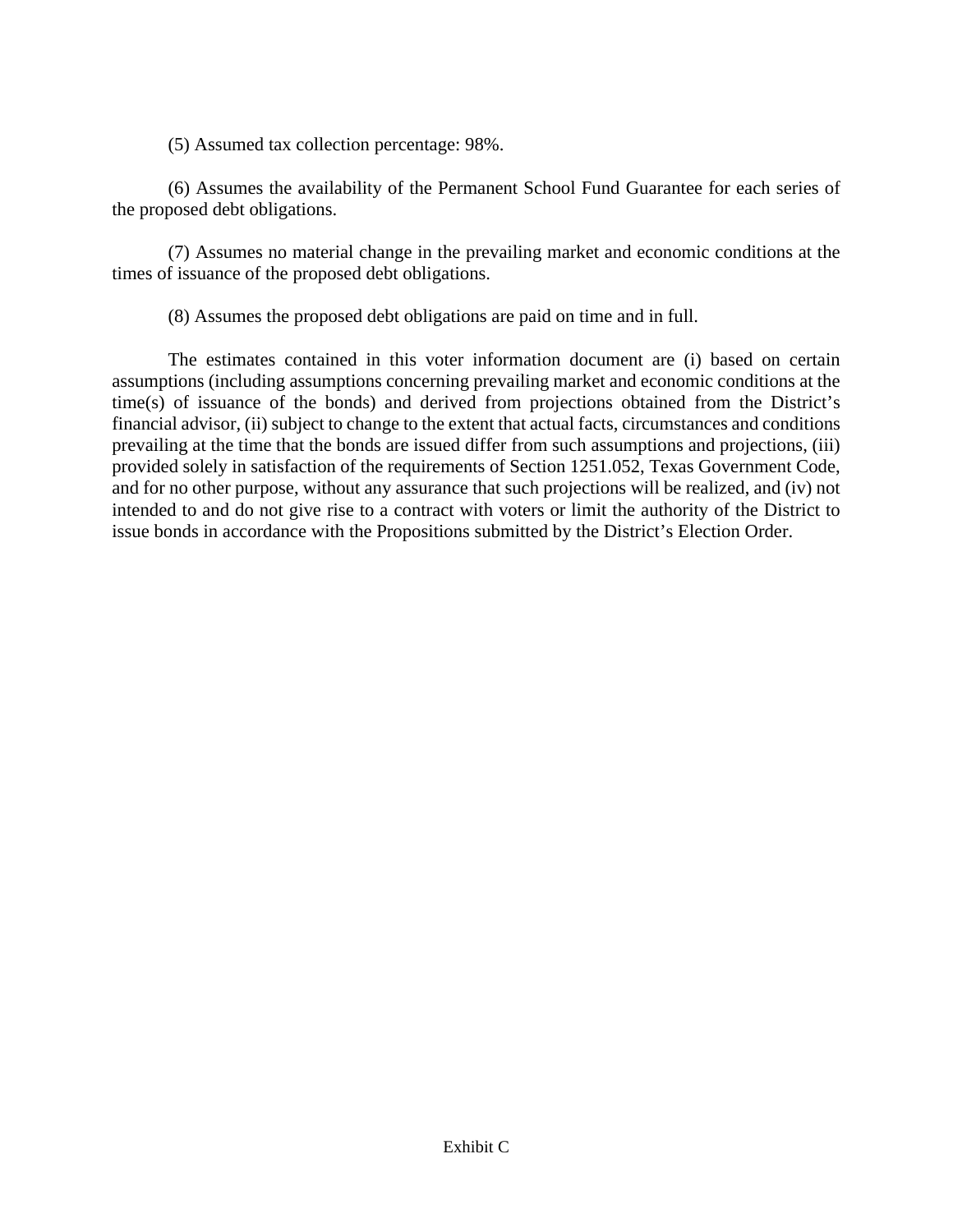#### **AVISO DE ELECCIÓN**

#### **A LOS VOTANTES HABILITADOS, RESIDENTES DEL DISTRITO ESCOLAR INDEPENDIENTE CONSOLIDADO DE OF ROBY**

 SE NOTIFICA POR EL PRESENTE que se celebrará una elección en el **DISTRITO ESCOLAR INDEPENDIENTE CONSOLIDADO DE ROBY**, el 3 de noviembre de 2020, de acuerdo con la siguiente orden (la "*Orden*"):

## **ORDEN PARA CONVOCAR UNA ELECCIÓN DE BONOS**

EN VISTA DE QUE el Distrito Escolar Independiente Consolidado de Roby (el "Distrito") es una subdivisión política del Estado de Texas (el "Estado") y el 13 de febrero de 2020 la Junta de Síndicos del Distrito (la "Junta") aprobó una Orden para convocar una elección de bonos para edificios escolares (la "Orden Original") para celebrarse dentro de los límites del Distrito el 2 de mayo de 2020; y

EN VISTA DE QUE, el 13 de marzo de 2020, el Gobernador del Estado, Greg Abbot (el "Gobernador") certificó que el nuevo coronavirus (COVID-19) representa una amenaza de desastre inminente y, en virtud de la autoridad otorgada al Gobernador por la Sección 418.014 del Código de Gobierno de Texas, declaró el estado de desastre para todos los condados de Texas; y

EN VISTA DE QUE, en virtud de la Sección 418.016 del Código de Gobierno de Texas, el 18 de marzo de 2020, el Gobernador emitió una proclamación para suspender determinadas disposiciones del Código Electoral de Texas para permitir que todas las subdivisiones políticas locales que estaban utilizando la fecha de elección uniforme del 2 de mayo de 2020 posterguen su elección hasta la fecha de elección uniforme del 3 de noviembre de 2020; y

EN VISTA DE QUE el 13 de abril de 2020 la Junta aprobó una Orden para declarar la postergación de la elección del 2 de mayo de 2020; y

EN VISTA DE QUE, en virtud de la Orden Original, el Distrito tiene la facultad para emitir bonos; y

EN VISTA DE QUE la Junta ha determinado que es necesario y adecuado convocar y celebrar una elección en la fecha de elección uniforme del 3 de noviembre de 2020 para obtener la autorización de los votantes para emitir dichos bonos; y

EN VISTA DE QUE el Distrito celebrará convenios electorales con (i) el Condado de Fischer para la administración de la Elección (como se defina más adelante en la presente) en el territorio del Distrito ubicado en el Condado de Fisher y (ii) el Condado de Jones para la administración de la Elección en el territorio del Distrito ubicado en el Condado de Jones (en conjunto, los "Convenios Electorales") a través del administrador de elecciones de cada condado respectivo (en conjunto, los "Administradores"), y posiblemente otras subdivisiones políticas (las "Participantes"), en conformidad con las leyes del Estado de Texas (el "Estado") y la ley federal aplicable.

AHORA, POR LO TANTO, LA JUNTA DE SÍNDICOS DEL DISTRITO ESCOLAR INDEPENDIENTE CONSOLIDADO DE ROBY ORDENA QUE: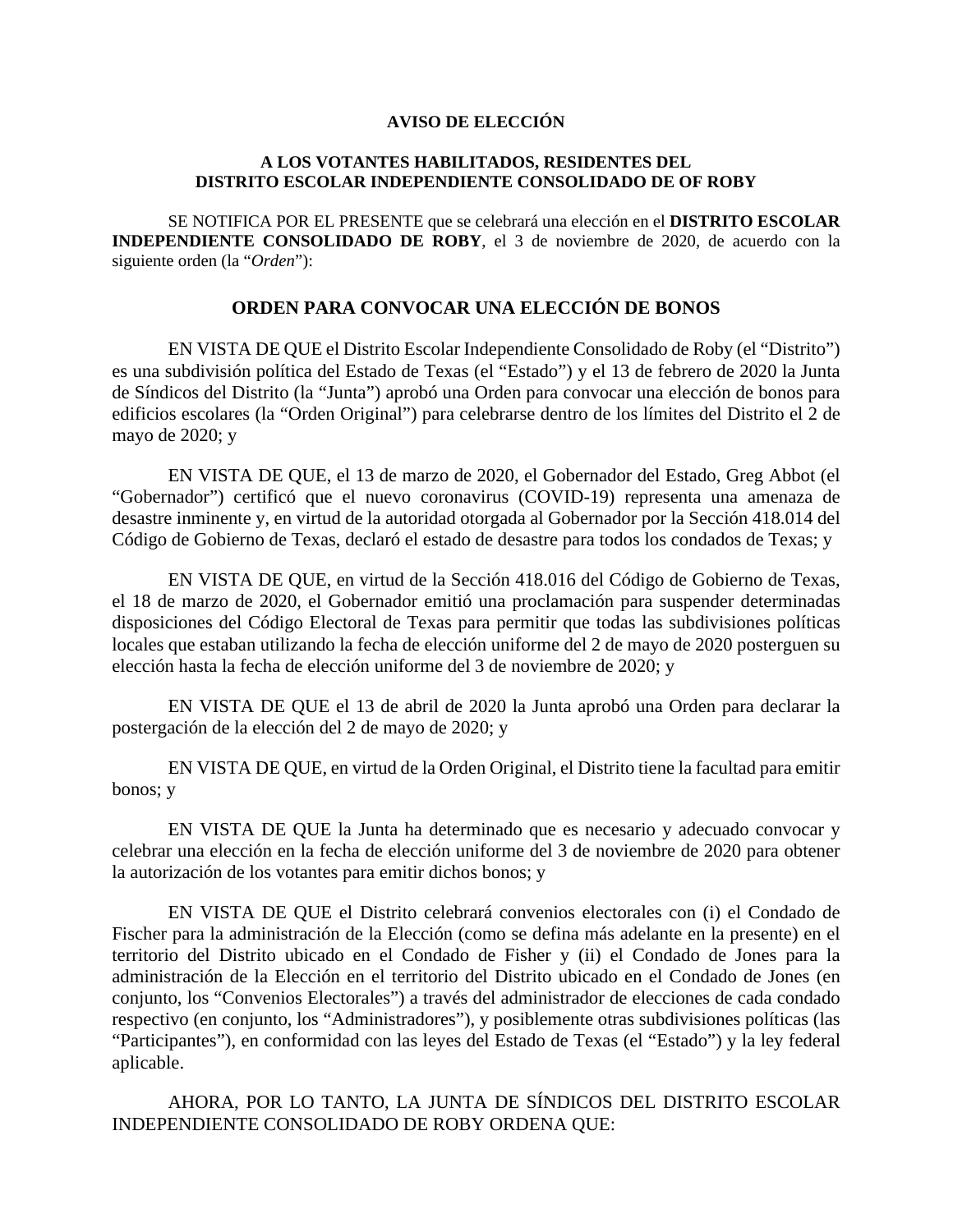Sección 1. Convocación de la elección, fecha, votantes elegibles y horarios. Se celebrará una elección (la "Elección") el martes 3 de noviembre de 2020 ("Día de Elección"), fecha que es setenta y ocho (78) días o más posteriores a la fecha de la adopción de esta orden (la "Orden de Elección"), dentro del Distrito y por todo su territorio en la que todos los votantes habilitados residentes del Distrito tendrán derecho a votar. Por la presente, la Junta halla que celebrar la Elección en dicha fecha es de interés público. El horario en el cual estarán abiertos los lugares de votación el Día de Elección será de 7:00 a.m. a 7:00 p.m.

Sección 2. Precintos electorales, lugares de votación, funcionarios electorales. Salvo que se disponga lo contrario en esta orden, los límites y el territorio de los respectivos precintos electorales del condado que se encuentran parcial o totalmente dentro de los límites territoriales del Distrito son, por la presente, designados como los precintos de votación del Distrito para la Elección. Los números de precinto de los precintos electorales del Distrito serán los números de precinto del condado correspondientes para cada precinto. Los lugares de votación del Día de Elección para los precintos electorales serán como se muestra en el **Anexo A** de esta Orden de Elección. Los jueces y los jueces alternos de precintos para la Elección serán designados en conformidad con el Código Electoral de Texas (el "Código Electoral").

En caso de que el Superintendente, o su representante designado, determinare periódicamente que (a) un lugar de votación designado más adelante no está disponible o no es adecuado para tal uso, o que sería para el mayor beneficio del Distrito reubicar dicho lugar de votación, o (b) un juez presidente o juez presidente alterno designado más adelante deje de estar habilitado o ya no esté disponible, por la presente, el Superintendente, o su representante designado, está autorizado para designar por escrito un lugar de votación, un juez presidente o un juez presidente alterno sustitutos, y corregir o modificar los anexos de esta Orden de Elección, dando dicho aviso en conformidad con el Código Electoral y según lo considere suficiente.

Sección 3. Proposición. En la Elección se presentará la siguiente proposición (la "Proposición") ante los votantes habilitados residentes del Distrito:

## **PROPOSICIÓN A DEL DISTRITO ESCOLAR INDEPENDIENTE CONSOLIDADO DE ROBY**

¿SE DEBERÁ AUTORIZAR A LA JUNTA DE SÍNDICOS (LA "JUNTA") DEL DISTRITO ESCOLAR INDEPENDIENTE DE ROBY (EL "DISTRITO") A EMITIR BONOS DEL DISTRITO, EN UNA O MÁS SERIES O PLAZOS, EN UNA CANTIDAD TOTAL QUE NO EXCEDA LOS \$10,800,000 PARA CONSTRUCCIÓN, ADQUISICIÓN Y EQUIPAMIENTO DE EDIFICIOS ESCOLARES EN EL DISTRITO (INCLUYE, AUNQUE NO SE LIMITA A ESTO, LA REHABILITACIÓN, RENOVACIÓN, EXPANSIÓN Y/O MEJORAMIENTO DE EDIFICIOS ESCOLARES EN EL DISTRITO, LA ADQUISICIÓN Y ACTUALIZACIÓN DE EQUIPOS DE TECNOLOGÍA A UTILIZARSE PARA PROPÓSITOS DE SEGURIDAD DE LA ESCUELA, Y LA ADQUISICIÓN Y ACTUALIZACIÓN DE INFRAESTRUCTURA TECNOLÓGICA ESENCIAL PARA LA CONSTRUCCIÓN DE UNA INSTALACIÓN), BONOS QUE VENCERÁN, DEVENGARÁN INTERÉS Y SERÁN EMITIDOS Y VENDIDOS EN CONFORMIDAD CON LA LEY EN EL MOMENTO DE EMISIÓN; Y SE DEBERÁ AUTORIZAR A LA JUNTA A IMPONER Y COMPROMETER, Y HACER TASAR Y RECAUDAR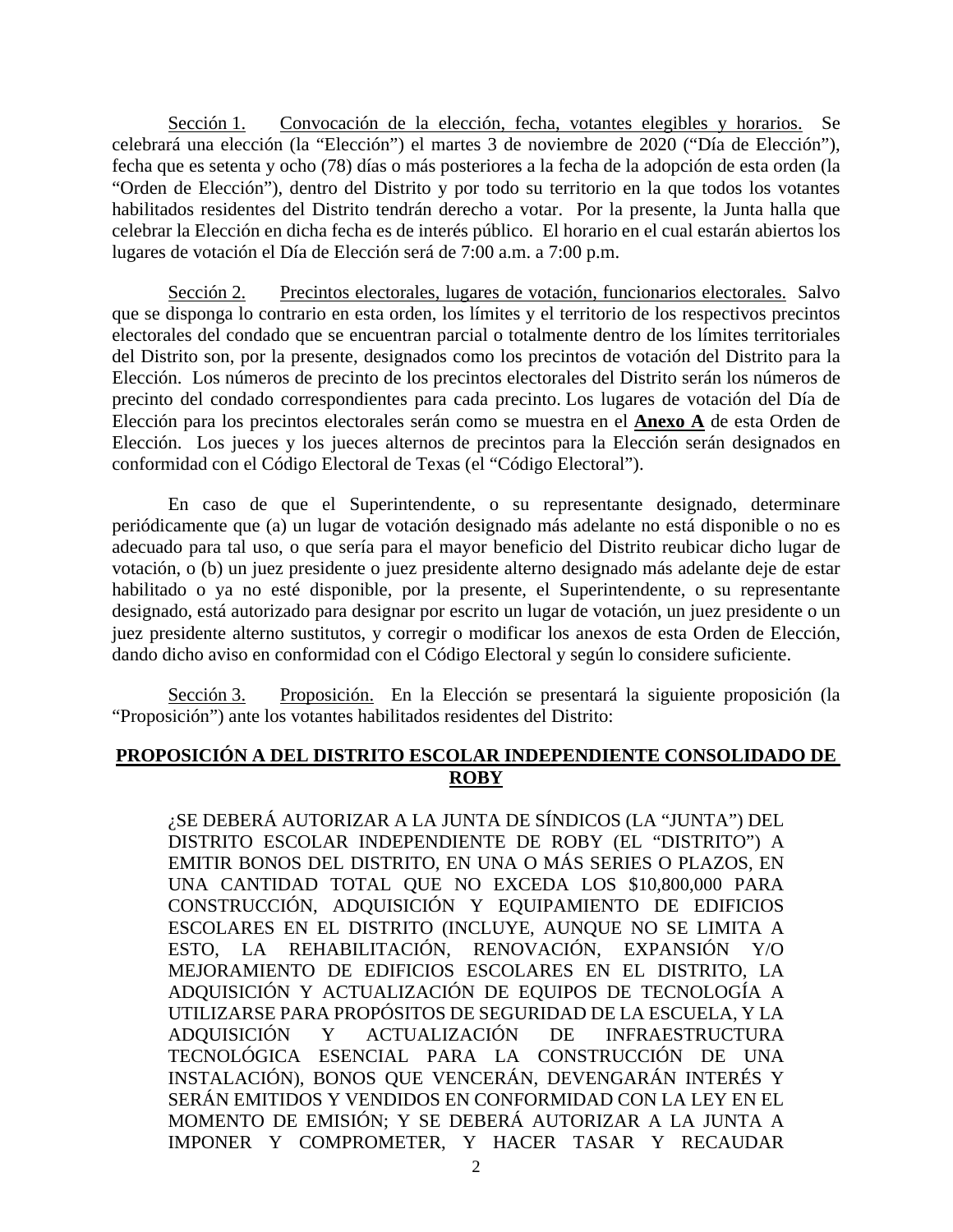IMPUESTOS ANUALES AD VALOREM SOBRE TODA PROPIEDAD GRAVABLE EN EL DISTRITO, SUFICIENTES, SIN LÍMITE EN CUANTO A TASA O CANTIDAD, PARA PAGAR EL CAPITAL Y EL INTERÉS DE LOS BONOS Y LOS COSTOS DE CUALQUIER ACUERDO DE CRÉDITO (INCLUSO ACUERDOS DE CRÉDITO FIRMADOS O AUTORIZADOS EN ANTICIPO, RELACIÓN O CONEXIÓN CON LOS BONOS), TODO ESTO SEGÚN LO AUTORIZAN LA CONSTITUCIÓN Y LAS LEYES DEL ESTADO DE TEXAS Y DE LOS ESTADOS UNIDOS DE AMÉRICA?

Sección 4. Boletas de votación. Las boletas de votación cumplirán con los requisitos del Código Electoral y tendrán escrito o impreso lo siguiente:

#### **BOLETA OFICIAL DE VOTACIÓN**

## **PROPOSICIÓN A DEL DISTRITO ESCOLAR INDEPENDIENTE CONSOLIDADO DE ROBY**

| $\lceil$ ] A FAVOR | LA EMISIÓN DE \$10,800,000 EN BONOS PARA LA                       |
|--------------------|-------------------------------------------------------------------|
|                    | CONSTRUCCIÓN, ADQUISICIÓN Y EQUIPAMIENTO                          |
|                    | DE EDIFICIOS ESCOLARES EN EL DISTRITO,                            |
|                    | (INCLUYE, AUNQUE NO SE LIMITA A ESTO, LA                          |
|                    | REHABILITACIÓN, RENOVACIÓN, EXPANSIÓN Y/O                         |
|                    | MEJORAMIENTO DE EDIFICIOS ESCOLARES EN EL                         |
|                    | DISTRITO, LA ADQUISICIÓN Y ACTUALIZACIÓN DE                       |
|                    | EQUIPOS DE TECNOLOGÍA A UTILIZARSE PARA                           |
|                    | PROPÓSITOS DE SEGURIDAD DE LA ESCUELA, Y LA                       |
|                    | <b>ADQUISICIÓN</b><br>ACTUALIZACIÓN<br>Y<br>DE                    |
|                    | INFRAESTRUCTURA TECNOLÓGICA ESENCIAL                              |
|                    | PARA LA CONSTRUCCIÓN DE UNA INSTALACIÓN)                          |
|                    | Y EL GRAVÁMEN Y LA IMPOSICIÓN DE IMPUESTOS                        |
|                    | SUFICIENTES PARA PAGAR EL CAPITAL Y                               |
|                    | INTERÉS DE LOS BONOS Y LOS COSTOS DE                              |
|                    | CRÉDITO.<br><b>ACUERDO</b><br>CUALQUIER<br>DE                     |
|                    | DECLARACIÓN REQUERIDA POR EL CÓDIGO DE                            |
| $[$ $]EN$          | <b>EDUCACIÓN</b><br>DE<br>TEXAS PARA TODAS LAS                    |
| <b>CONTRA</b>      | <b>ELECCIONES</b><br>DE<br><b>BONOS</b><br>DE<br><b>DISTRITOS</b> |
|                    | <b>ESCOLARES: ESTO ES UN AUMENTO AL IMPUESTO</b>                  |
|                    | PREDIAL.                                                          |
|                    |                                                                   |

Sección 5. Registro de votantes. La fecha límite para el registro de votantes para la elección de noviembre es el lunes 5 de octubre de 2020.

Sección 6. Votación. Se podrán usar máquinas de votación electrónica para celebrar y organizar la Elección el Día de Elección; sin embargo, se dispone que, en caso de que no sea posible el uso de dichas máquinas de votación electrónica, la Elección se pueda celebrar el Día de Elección mediante el uso de boletas de votación de papel (salvo que se disponga lo contrario en esta sección). Se pueden usar máquinas de votación electrónica o boletas de votación de papel para la votación anticipada en persona (salvo que se disponga lo contrario en esta sección). En conformidad con el Código Electoral, si lo requiere, el Distrito deberá proporcionar por lo menos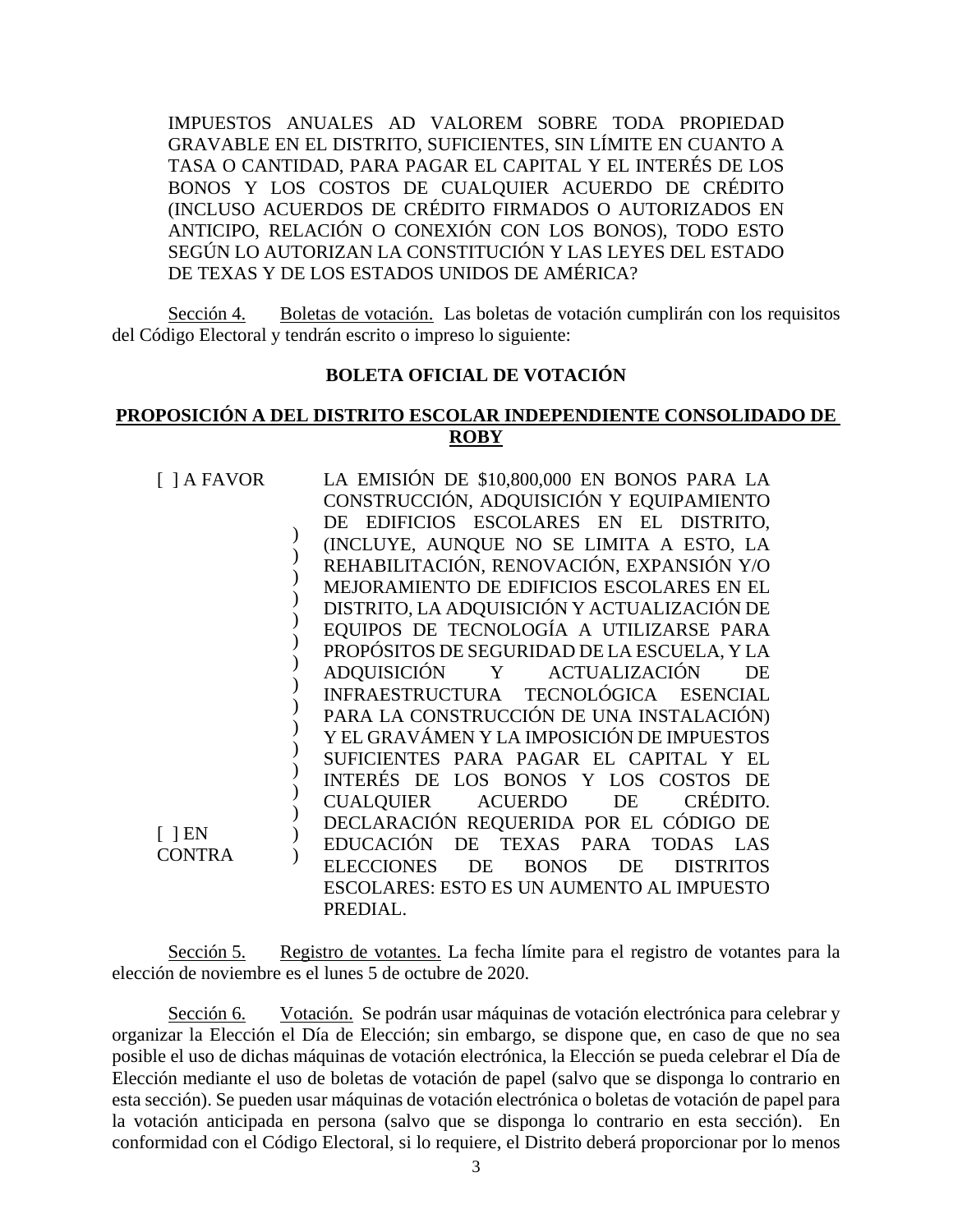un sistema de votación de fácil acceso en cada lugar de votación utilizado en la Elección. Dicho sistema de votación cumplirá con las leyes de Texas y federales que establecen el requisito para sistemas de votación que permitan a los votantes con discapacidades físicas emitir un voto secreto. Según lo permita el Código Electoral, si es que lo permite, se podrán usar boletas de papel para la votación anticipada por correo.

Cada votante que desee votar a favor de la Proposición marcará la boleta indicando "A FAVOR" de dicha Proposición, y cada votante que desee votar en contra de la Proposición marcará la boleta indicando "EN CONTRA" de dicha Proposición. La votación se realizará en conformidad con el Código Electoral.

Sección 7. Votación anticipada. Por la presente la Junta designa a los Administradores como los oficiales de votación anticipada regulares para el Distrito en sus respectivas jurisdicciones. La votación anticipada, tanto en persona como por correo, se llevará a cabo en conformidad con el Código Electoral.

La votación anticipada en persona se llevará a cabo en los lugares, las fechas y los horarios como se muestran en el Anexo B. La votación anticipada en persona empezará el martes 13 de octubre de 2020 y terminará el viernes 30 de octubre de 2020.

Para el uso de aquellos votantes que por ley tienen derecho a votar por anticipado por correo, los oficiales de votación anticipada proporcionarán a cada votante una boleta de votación con instrucciones para marcar la boleta indicando si vota "A FAVOR" o "EN CONTRA" de la Proposición. Las solicitudes de boletas de votación y los votos emitidos por correo se pueden enviar a la dirección postal que aparece abajo:

Para los residentes del Condado de Fisher: Fisher County Clerk's Office Courthouse 109 N Angelo Roby, Tx 79543

Para los residentes del Condado de Jones: Jones County Clerk P.O. Box 552 Anson, Texas 79501

Por la presente se autoriza e instruye a los Administradores a que designen un consejo de boletas de votación anticipada y a los demás funcionarios necesarios para llevar a cabo la votación anticipada de la Elección.

Sección 8. Solicitudes de una boleta de votación por correo (las "ABBM"). Todas las ABBM enviadas para la Elección de mayo por los votantes que votan por correo postal por tener más de 65 años de edad o por discapacidad todavía tendrán validez para la Elección. Las ABBM que fueron enviadas para la Elección de mayo por los votantes por motivo de una ausencia prevista del Condado no son válidas para la Elección. La fecha límite para presentar una ABBM es el viernes 23 de octubre de 2020.

Sección 9. Celebración de la Elección. La Elección la llevarán a cabo funcionarios electorales, incluidos jueces y jueces alternos o funcionarios de los precintos designados por la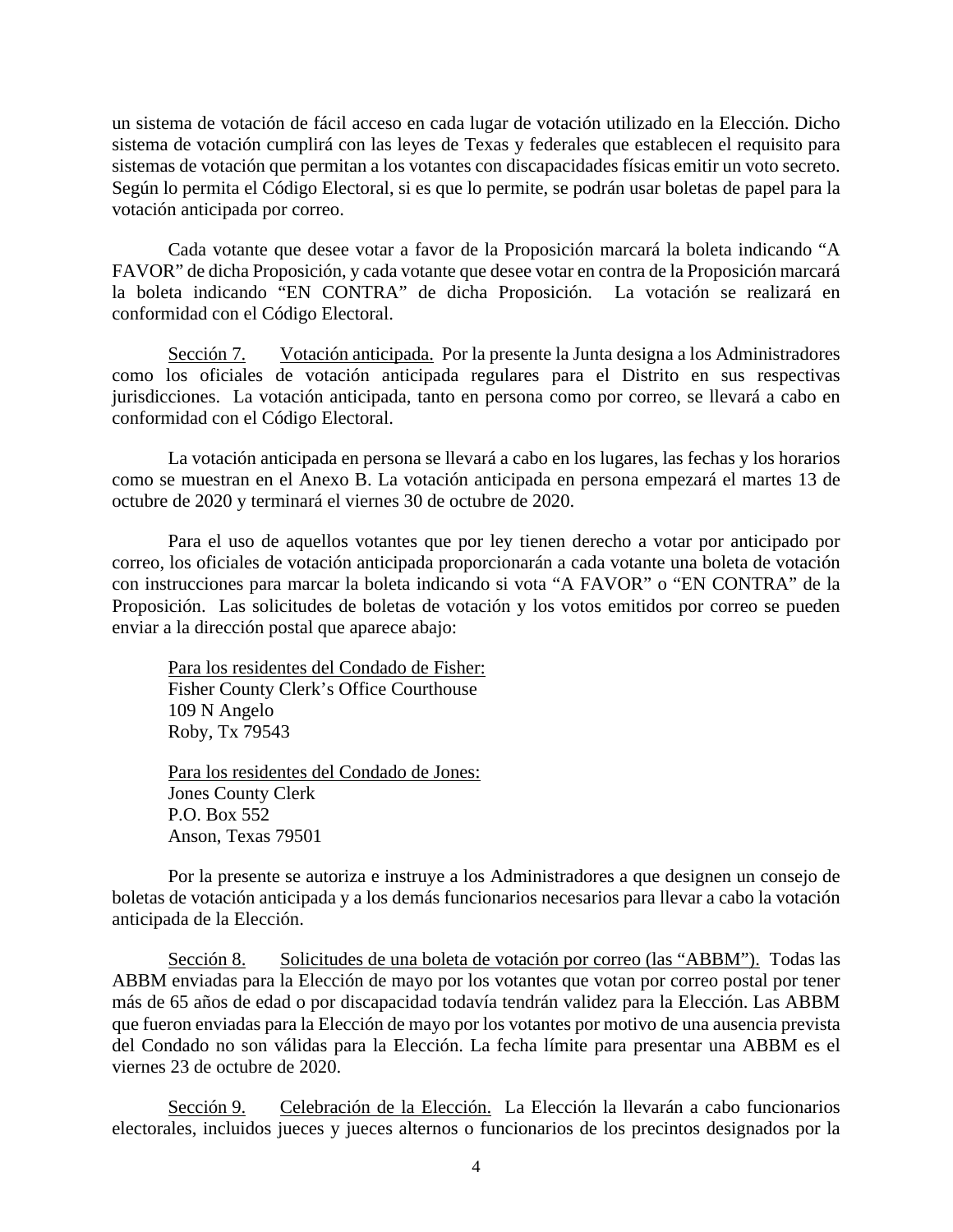Junta en conformidad con los Convenios Electorales, el Código de Educación, el Código Electoral y la Constitución y leyes del Estado y de los Estados Unidos de América. El Presidente de la Junta, el Superintendente y sus respectivos representantes designados están autorizados a celebrar, ejecutar y entregar uno o más Convenios Electorales, en conformidad con las disposiciones aplicables del Código Electoral y de cualquier otro acuerdo, aviso u otro instrumento que se consideren necesarios o adecuados para llevar a cabo la intención de esta Orden de Elección. Por la presente, se incorporan a esta Orden de Elección los términos y las disposiciones de cada Convenio Electoral. En la medida en que existiere algún conflicto entre esta Orden de Elección y un Convenio Electoral, los términos y las disposiciones del Convenio Electoral prevalecerán, y el Presidente de la Junta, el Superintendente y sus respectivos representantes designados están autorizados a realizar correcciones, cambios, revisiones y modificaciones de ese tipo a esta Orden de Elección, incluso a sus anexos, según lo consideren necesario o adecuado para cumplir con el Convenio Electoral, para cumplir con la ley estatal y federal aplicable y para poner en práctica la intención de la Junta, como queda de manifiesto en esta Orden de Elección. Los Administradores serán responsables de establecer la estación central de conteo, en sus respectivos condados, de los votos emitidos en la Elección y de designar el personal necesario para dicha estación.

Sección 10. Materiales bilingües de la Elección. Todos los avisos, instrucciones y boletas de votación relacionados con la Elección serán proporcionados a los votantes tanto en inglés como en español, y se pondrán a disposición personas capaces de desempeñarse como traductores en inglés y en español para asistir a los votantes de habla hispana a entender y participar en el proceso electoral.

Sección 11. Entrega de votos emitidos, conteo, tabulación, escrutinio de resultados, declaración de resultados. Las boletas de votación serán contadas por uno o más equipos de funcionarios electorales designados por los jueces presidentes, y cada equipo estará integrado por dos funcionarios electorales o más. Después de concluir sus responsabilidades en virtud del Código Electoral, que incluyen el recuento de los votos emitidos y la tabulación de los resultados, el juez presidente deberá entregar una declaración por escrito con los resultados de la Elección al Distrito de acuerdo con el Código Electoral. La Junta hará el escrutinio y declarará los resultados de la Elección.

Si una mayoría de los votantes habilitados, residentes del Distrito que votan en la Elección, incluidos aquellos que votan por anticipado, votaran a favor de la Proposición, entonces será autorizada la emisión y venta de los bonos descritos en tal Proposición por la cantidad máxima indicada en ella, y los bonos serán emitidos y vendidos al precio o precios y en ciertas denominaciones que la Junta determine que sean para el mayor beneficio del Distrito.

Sección 12. Capacitación de los funcionarios electorales. En virtud del Código Electoral, se podrá realizar un curso público de capacitación para todos los funcionarios y oficiales electorales según lo planifiquen o contraten los Administradores.

Sección 13. Aviso de Elección. Se publicará el Aviso de la Elección, que declarará en esencia el contenido de esta Orden de la Elección, una vez, en inglés y en español, en un periódico que se publique dentro del territorio del Distrito o, si no se publica ninguno en el territorio del Distrito, en un periódico de circulación general en el territorio del Distrito, al menos diez (10) días antes y no más de treinta (30) días antes del Día de Elección. También se dará Aviso de la Elección mediante la colocación de una copia sustancial de esta Orden de Elección, tanto en inglés como en español, (i) el Día de Elección y durante el período de votación anticipada en persona en un lugar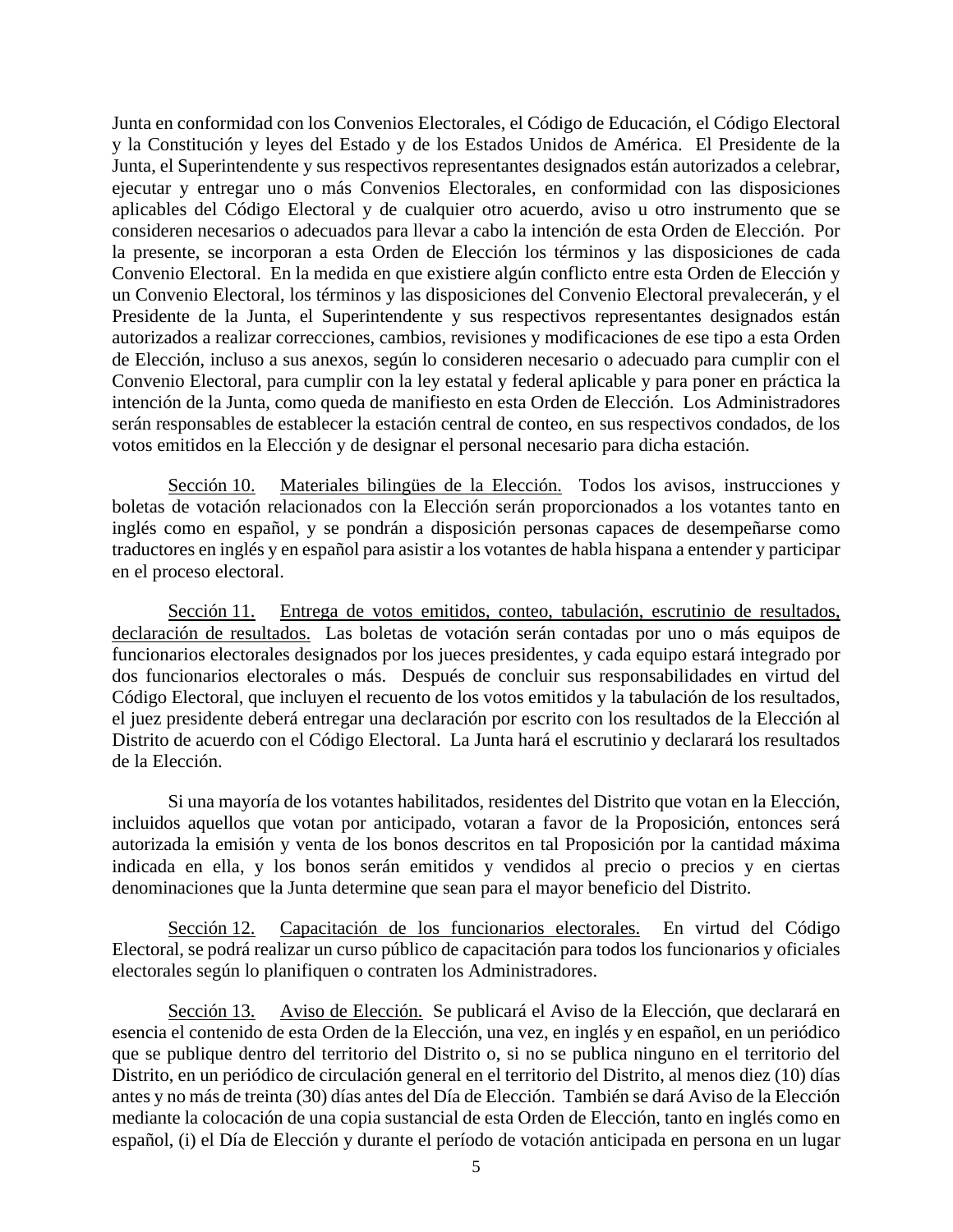destacado en cada lugar de votación y (ii) a más tardar el vigésimo primer (21.<sup>er</sup>) día antes del Día de Elección en tres (3) lugares públicos dentro de los límites del Distrito, y (iii) si así lo requiere la Sección 4.003 del Código Electoral, a más tardar el vigésimo primer (21.<sup>er</sup>) día antes del Día de Elección, en el tablero de anuncios utilizado para colocar los avisos de las asambleas de la Junta. Además, esta Orden de Elección (junto con el aviso de Elección, el contenido de la Proposición y cualquier boleta de muestra preparada para la Elección) se colocarán en el sitio web del Distrito, tanto en inglés como en español, durante los veintiún (21) días previos a la Elección. También se publicará un documento de información para los votantes, en la forma del **Anexo C** adjunto al presente, de la misma manera descrita en los dos enunciados inmediatamente precedentes, salvo que no se necesite colocar dicho documento en el tablero de anuncios utilizado para los avisos de asambleas de la Junta.

Sección 14. Aviso de asamblea. La Junta halla, determina, detalla y declara oficialmente que se colocó un aviso por escrito con la fecha, la hora, el lugar y el asunto de la asamblea en la cual esta Orden de Elección es adoptada, en una cartelera de anuncios ubicada en un lugar conveniente para el público en las oficinas administrativas del Distrito por al menos setenta y dos (72) horas antes de la hora programada de la asamblea; que se dio aviso telefónico o telegráfico de tal asamblea a todos los medios de prensa que acordaron pagar todos y cada uno de los gastos incurridos por el Distrito en conexión con la entrega de dicho aviso, ambos como lo requiere la Ley de Asambleas Públicas, Capítulo 551 del Código de Gobierno de Texas y sus enmiendas; y que tal asamblea estuvo abierta al público según lo requiere la ley en todo momento en que esta Orden de Elección y su asunto fueron tratados, considerados y se tomaron medidas oficiales al respecto.

#### Sección 15. Declaración de información obligatoria.

(a) Conforme a la Sección 3.009 del Código Electoral: (i) el lenguaje de la proposición que aparecerá en la boleta de votación se describe en la Sección 4 de esta Orden de Elección, (ii) los propósitos para los cuales se autorizarán los bonos se describen en la Sección 3 de esta Orden de Elección, (iii) la cantidad de capital de bonos a autorizar se describe en la Sección 3 de esta Orden de Elección, (iv) si la emisión de bonos es autorizada por los votantes, se pueden aplicar los impuestos suficientes, sin límite de tasa o cantidad, para pagar el capital y los intereses de los bonos y los costos de cualquier acuerdo de crédito, como se describe en la Sección 3 de esta Orden de Elección, (v) los bonos autorizados conforme a esta Orden de Elección pueden emitirse para vencer durante un período de años sin exceder la cantidad de años máxima autorizada por ley y devengar interés a la tasa o tasas (que no excedan la tasa máxima permitida por ley, ahora o en el futuro), conforme lo autoriza la ley y lo determina la Junta, (vi) a la fecha de la adopción de esta Orden de Elección, el Distrito no tiene obligaciones de deuda pendientes, y (vii) la tasa del impuesto ad valorem para el servicio de deuda del Distrito a la fecha de adopción de esta Orden de Elección es de \$0.0000 por cada \$100 de propiedad gravable.

(b) En función de las condiciones del mercado a la fecha de esta Orden de Elección, si se autorizan los bonos, se espera que la tasa impositiva total estimada del Distrito sea aproximadamente de \$1.3534 por cada \$100 de tasación gravable, lo que representa la suma de (i) la tasa impositiva adoptada más recientemente para operaciones y mantenimiento, que es \$1.06835 por cada \$100 de tasación gravable, más (ii) la tasa impositiva estimada para las obligaciones de deuda del Distrito votadas, incluidos los bonos, la cual se espera que sea de aproximadamente \$0.2850 por cada \$100 de tasación gravable. Además, el estimado contenido en esta subsección (b): (i) se basa en determinadas suposiciones (incluidas las suposiciones acerca de las condiciones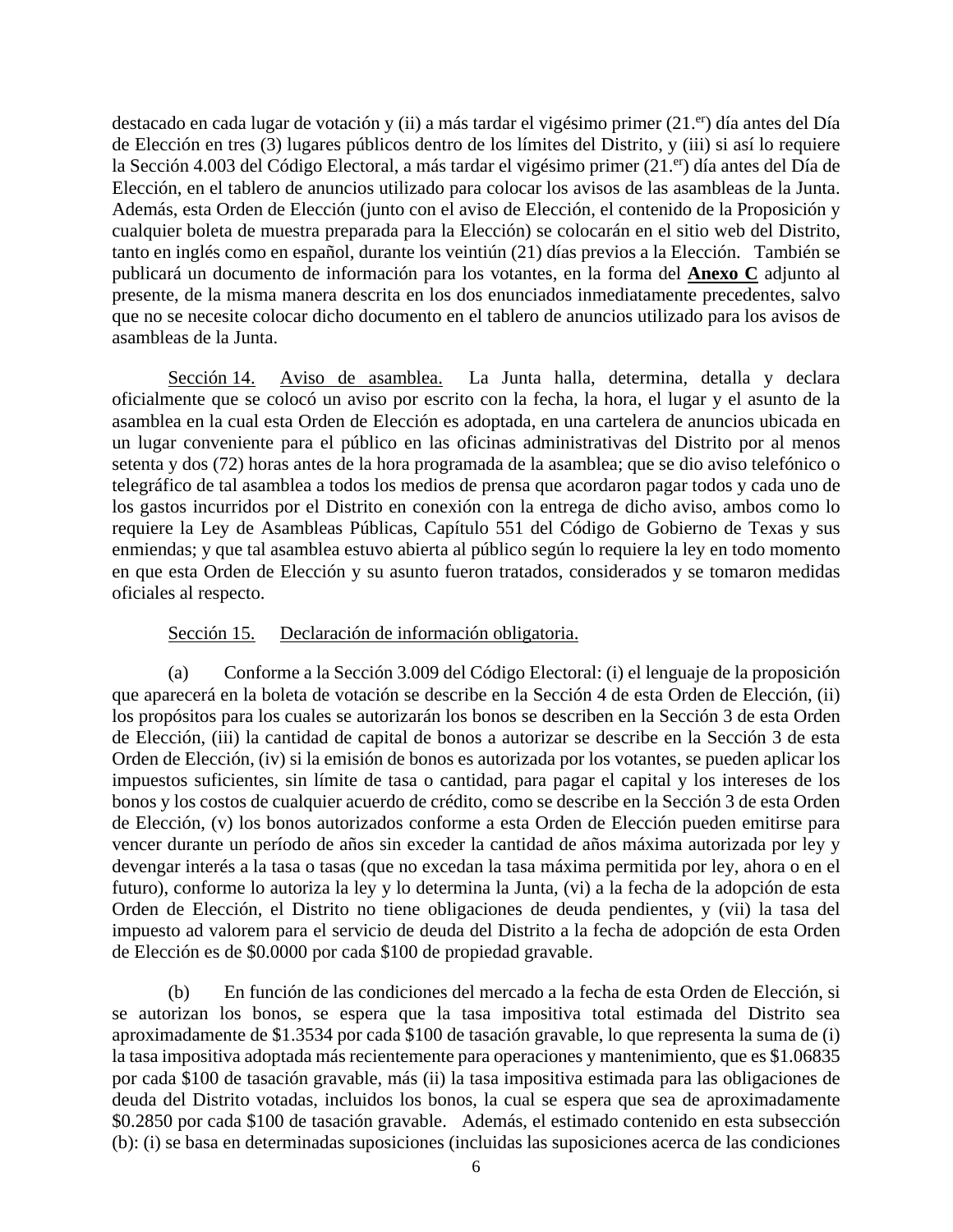prevalecientes del mercado y económicas en el momento o los momentos de emisión de los bonos) y se deriva de las proyecciones obtenidas del asesor financiero del Distrito, (ii) está sujeto a cambios en la medida en que los hechos, las circunstancias y las condiciones reales prevalecientes al momento de la emisión de los bonos difieran de tales suposiciones y proyecciones, (iii) se provee solamente para cumplir los requisitos de la Sección 3.009 del Código Electoral y sin ningún otro propósito, sin ninguna garantía de que tales proyecciones se manifestarán, y (iv) no está previsto para dar ni da lugar a un contrato con los votantes o limitar ni limita la autoridad de la Junta de emitir bonos de acuerdo con la Proposición presentada por esta Orden de Elección.

Sección 16. Autoridad del Superintendente. El Superintendente tendrá la autoridad para tomar, o hacer que se tomen, todas las medidas razonables o necesarias para asegurar que la Elección sea celebrada de forma imparcial y que los resultados sean debidamente contados y tabulados para ser escrutados por la Junta, medidas que por la presente son ratificadas y confirmadas. Sin limitar la generalidad de la oración inmediatamente precedente, por la presente se autoriza al Superintendente y a sus representantes designados a completar y actualizar, según sea necesario, los **Anexos A** y **B** de este documento con lugares de votación y otra información a medida que esta información esté a disposición.

Sección 17. Autorización para firmar. El Presidente o el Vicepresidente de la Junta está autorizado a firmar, y el Secretario de la Junta está autorizado a atestiguar esta Orden de Elección en nombre de la Junta; y el Presidente o Vicepresidente de la Junta está autorizado a tomar cualquier otra medida legal y necesaria en relación con la celebración y consumación de la Elección.

Sección 18. Fecha de entrada en vigencia. Esta Orden de Elección entra en vigencia inmediatamente después de su aceptación y aprobación.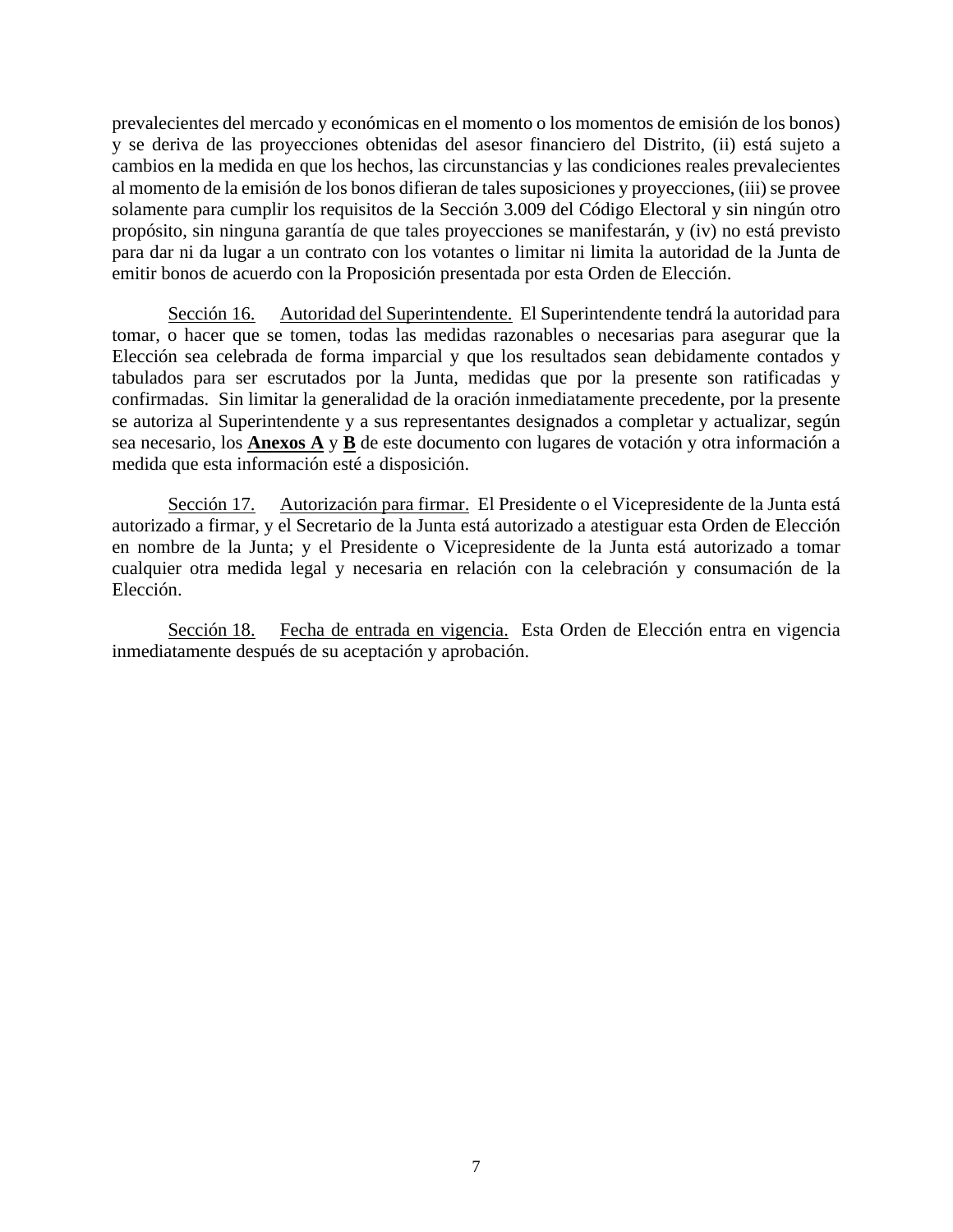ACEPTADA Y APROBADA el 13 de julio de 2020.

 */s/* Jeff Posey Presidente de la Junta de Síndicos

ATESTIGUA:

 /s/ Chris Estes Secretaria de la Junta de Síndicos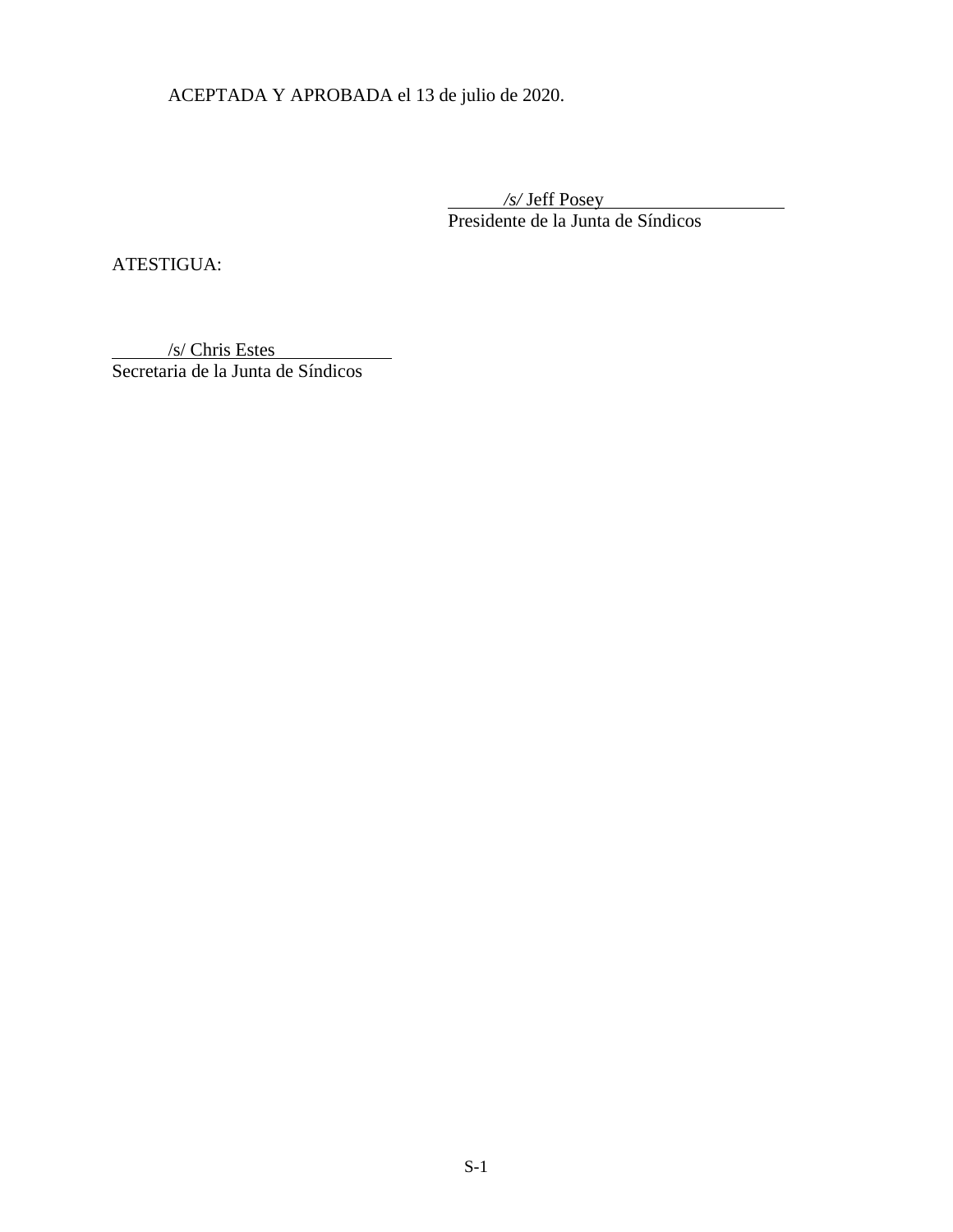### **ANEXO A LUGARES DE VOTACIÓN DEL DÍA DE ELECCIÓN**

**Horario: 7:00 a.m. - 7:00 p.m.** 

#### **CONDADO DE FISHER**

**Lugar de votación - Urna 1 District Courtroom Courthouse**  112 N. Concho Roby, Texas 79543

**Lugar de votación – Urna 4 Roby FBC Fellowship Hall**  107 N. College Roby, Texas 79543

**Lugar de votación – Urna 10 Rotan Community Center**  202 W. McArthur Rotan, Texas 79546

**Lugar de votación – Urna 12 Rotan School Administration Building**  102 N. McKinley Rotan, Texas 79546

#### **CONDADO DE JONES**

(Un votante puede votar en cualquiera de los lugares indicados abajo)

#### **HAMLIN HIGH SCHOOL GYM FOYER**

650 SW 5th Street Hamlin, Texas 79520

#### **STAMFORD VIP COMMUNITY CENTER**

508 East Gould Stamford, Texas 79553

## **LUEDERS CITY HALL**

201 East Main Lueders, Texas 79533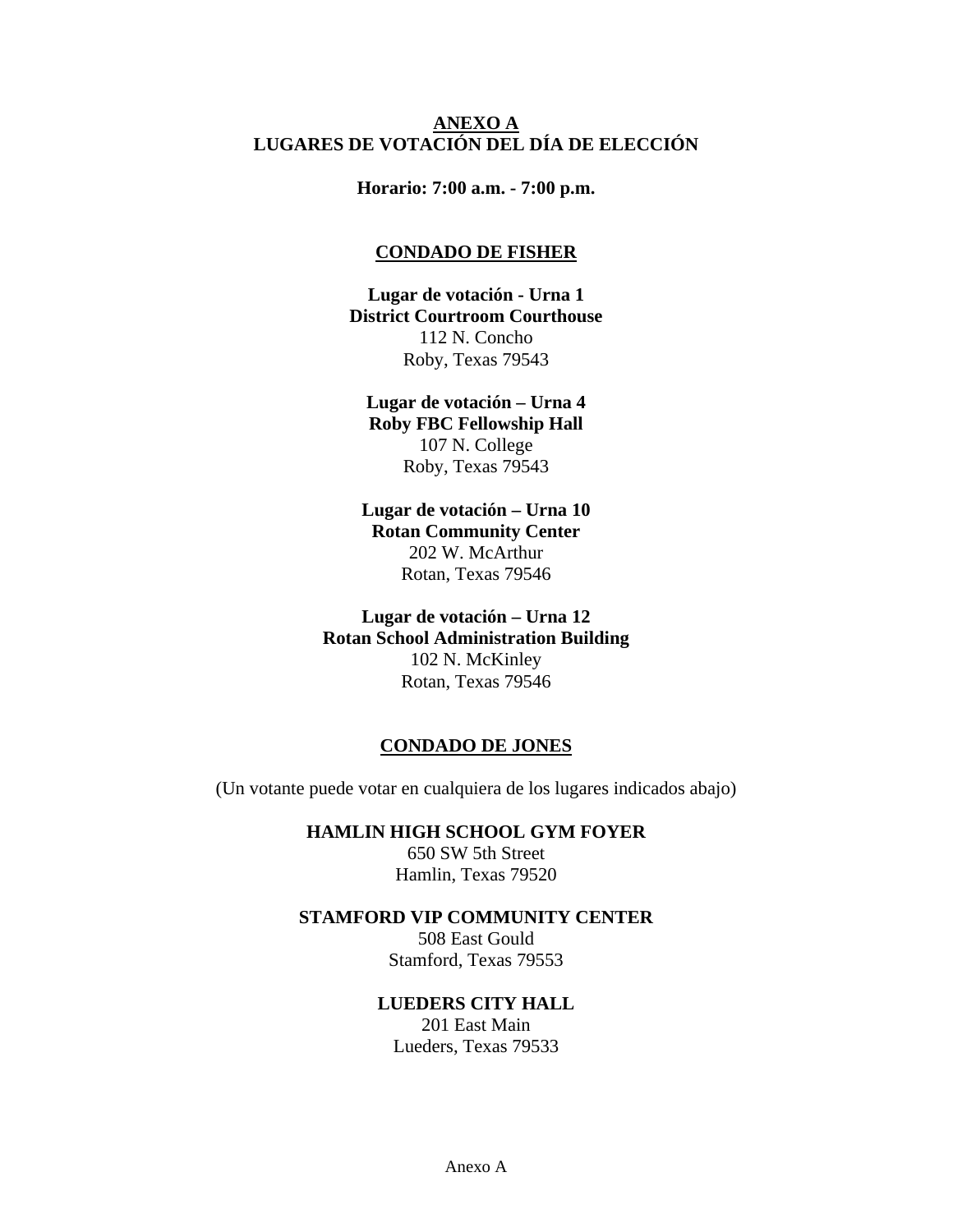**FT. PHANTOM BAPTIST CHURCH FELLOWSHIP HALL** 

11343 FM 600 Abilene, Texas 79601

**HAWLEY CHURCH OF CHRIST FELLOWSHIP HALL** 

410 4th Street Hawley, Texas 79525

**HODGES BAPTIST CHURCH FELLOWSHIP HALL** 

13933 CR 495 Hawley, Texas 79525

## **ANSON CHURCH OF CHRIST FELLOWSHIP HALL**

1400 Commercial Avenue Anson, Texas 79501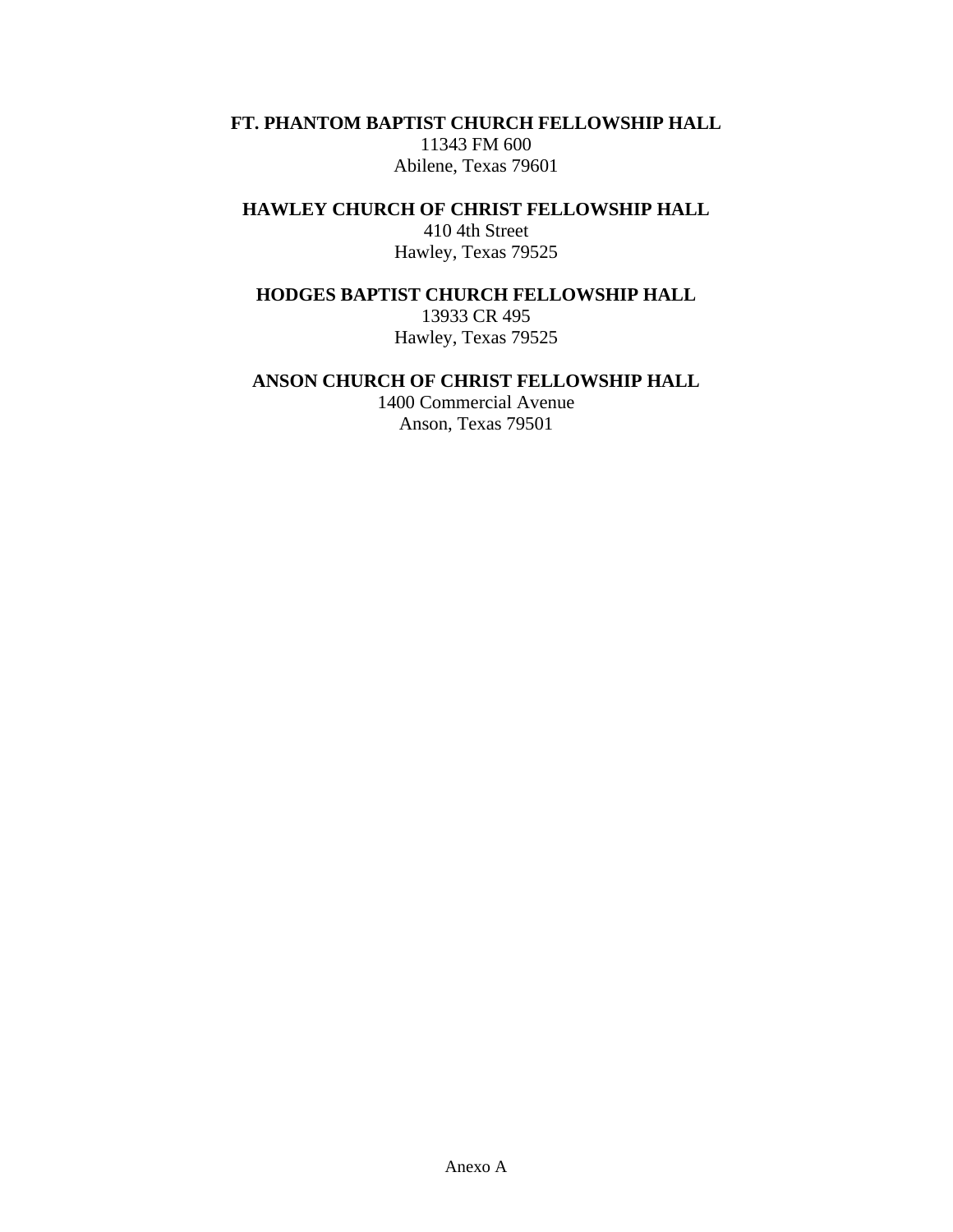## **ANEXO B**

## **CONDADO DE FISHER**

# **LUGARES Y HORARIOS DE VOTACIÓN ANTICIPADA**

| Oficina del Secretario del Condado de Fisher                  | <b>Rotan City Hall</b> |  |
|---------------------------------------------------------------|------------------------|--|
| 109 N Angelo                                                  | 302 W Sammy Baugh Ave  |  |
| Roby, TX 79543                                                | Rotan, TX 79546        |  |
|                                                               |                        |  |
| Martes 13 de octubre de 2020 al viernes 16 de octubre de 2020 | $8:00am - 5:00pm$      |  |
| Lunes 19 de octubre de 2020 al viernes 23 de octubre de 2020  | $8:00am - 5:00pm$      |  |

Lunes 26 de octubre de 2020 al viernes 30 de octubre de 2020 8:00am – 5:00pm

## **CONDADO DE JONES**

# **LUGARES Y HORARIOS DE VOTACIÓN ANTICIPADA**

| <b>Stamford City Hall</b> | <b>Jones County Activity Center</b> |
|---------------------------|-------------------------------------|
| 201 East McHarg           | 1108 West Court Plaza               |
| Stamford, Tx 79553        | Anson, Texas 79501                  |
|                           |                                     |

| Martes 13 de octubre de 2020 al viernes 16 de octubre de 2020    | $8:00am - 5:00pm$ |
|------------------------------------------------------------------|-------------------|
| Lunes 19 de octubre de 2020                                      | $8:00am - 5:00pm$ |
| Martes 20 de octubre de 2020                                     | $7:00am - 7:00pm$ |
| Miércoles 21 de octubre de 2020 al viernes 23 de octubre de 2020 | $8:00am - 5:00pm$ |
| Lunes 26 de octubre de 2020                                      | $8:00am - 5:00pm$ |
| Martes 27 de octubre de 2020                                     | $7:00am - 7:00pm$ |
| Miércoles 28 de octubre de 2020 al viernes 30 de octubre de 2020 | $8:00am - 5:00pm$ |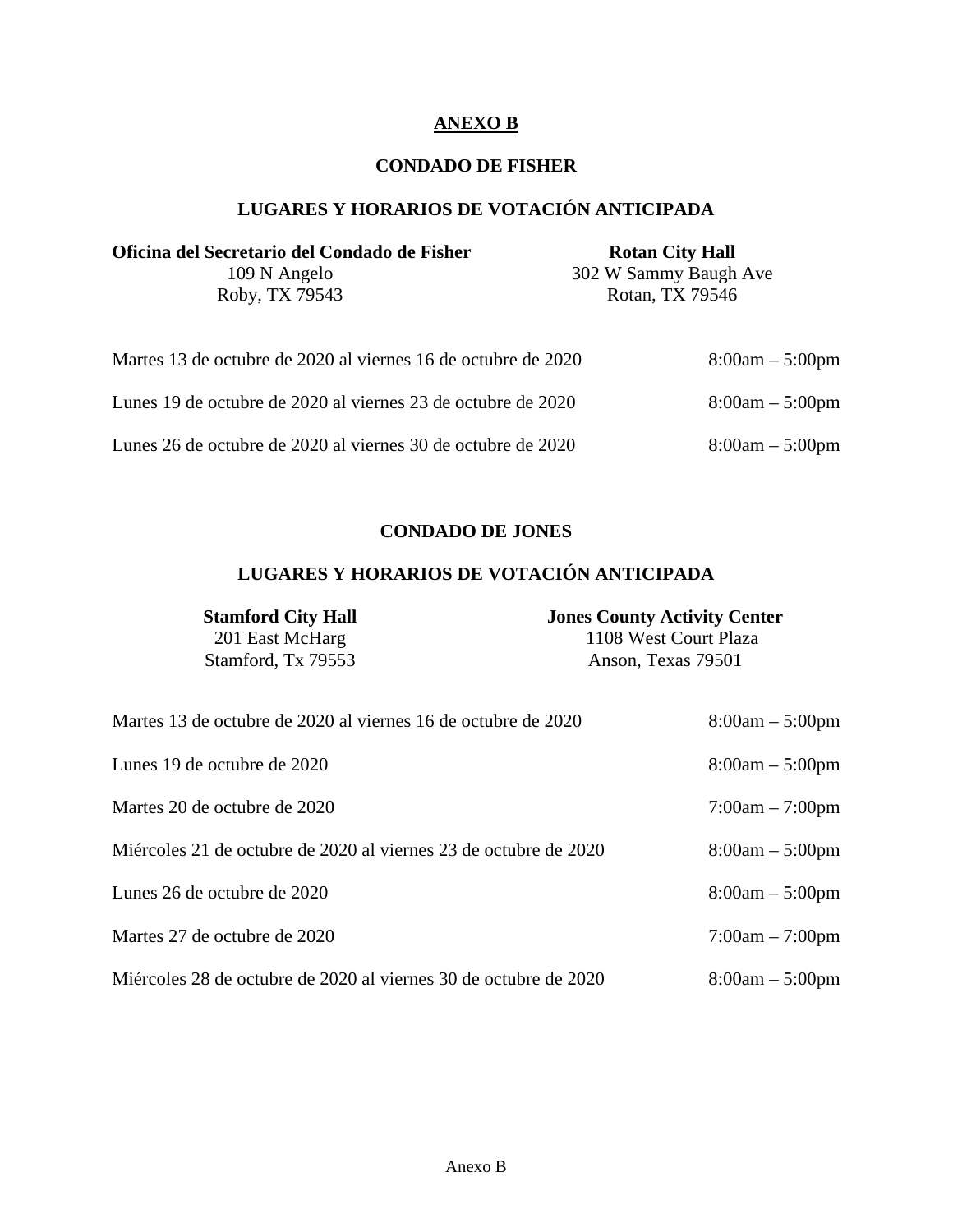# **ANEXO C**

# **DOCUMENTO DE INFORMACIÓN PARA LOS VOTANTES**

# **PROPOSICIÓN A DEL DISTRITO ESCOLAR INDEPENDIENTE CONSOLIDADO DE ROBY**

| 1 A FAVOR         | LA EMISIÓN DE \$10,800,000 EN BONOS PARA LA                       |
|-------------------|-------------------------------------------------------------------|
|                   | CONSTRUCCIÓN, ADQUISICIÓN Y EQUIPAMIENTO                          |
|                   | DE EDIFICIOS ESCOLARES EN EL DISTRITO,                            |
|                   | (INCLUYE, AUNQUE NO SE LIMITA A ESTO, LA                          |
|                   | REHABILITACIÓN, RENOVACIÓN, EXPANSIÓN Y/O                         |
|                   | MEJORAMIENTO DE EDIFICIOS ESCOLARES EN EL                         |
|                   | DISTRITO, LA ADQUISICIÓN Y ACTUALIZACIÓN DE                       |
|                   | EQUIPOS DE TECNOLOGÍA A UTILIZARSE PARA                           |
|                   | PROPÓSITOS DE SEGURIDAD DE LA ESCUELA, Y LA                       |
|                   | <b>ADOUISICIÓN</b><br><b>ACTUALIZACIÓN</b><br>Y<br>DE             |
|                   | INFRAESTRUCTURA TECNOLÓGICA ESENCIAL                              |
|                   | PARA LA CONSTRUCCIÓN DE UNA INSTALACIÓN)                          |
|                   | Y EL GRAVÁMEN Y LA IMPOSICIÓN DE IMPUESTOS                        |
|                   | SUFICIENTES PARA PAGAR EL CAPITAL Y EL                            |
|                   | INTERÉS DE LOS BONOS Y LOS COSTOS DE                              |
|                   | CRÉDITO.<br>CUALQUIER<br><b>ACUERDO</b><br>DE                     |
|                   | DECLARACIÓN REQUERIDA POR EL CÓDIGO DE                            |
| <b>JEN CONTRA</b> | <b>EDUCACIÓN</b><br>TEXAS PARA<br>TODAS LAS<br>DE                 |
|                   | <b>ELECCIONES</b><br>DE<br><b>BONOS</b><br><b>DISTRITOS</b><br>DE |
|                   | <b>ESCOLARES: ESTO ES UN AUMENTO AL IMPUESTO</b>                  |
|                   | PREDIAL.                                                          |

| Capital de las obligaciones de deuda a autorizar                                                                                                                                                         | \$10,800,000 |
|----------------------------------------------------------------------------------------------------------------------------------------------------------------------------------------------------------|--------------|
| Interés estimado de las obligaciones de deuda a autorizar<br>2.                                                                                                                                          | \$5,046,368  |
| 3. Estimado de la combinación de capital e interés requerida para<br>pagar en su totalidad y oportunamente las obligaciones de deuda<br>a autorizar                                                      | \$15,846,368 |
| 4. A la fecha de adopción de la Orden de Elección del Distrito, la<br>cantidad total de capital pendiente de las obligaciones de deuda<br>pendientes del Distrito                                        | \$0          |
| 5. A la fecha de adopción de la Orden de Elección del Distrito, la<br>cantidad total de interés pendiente sobre las obligaciones de<br>deuda pendientes del Distrito                                     | \$0          |
| 6. A la fecha de adopción de la Orden de Elección del Distrito, el<br>estimado de la combinación de capital e interés sobre las<br>obligaciones de deuda pendientes del Distrito                         | \$0          |
| 7. Aumento anual, máximo y estimado en la cantidad de impuestos<br>que se gravarían sobre una residencia principal en el Distrito con<br>una tasación fiscal de \$100,000 para pagar las obligaciones de | \$213.75     |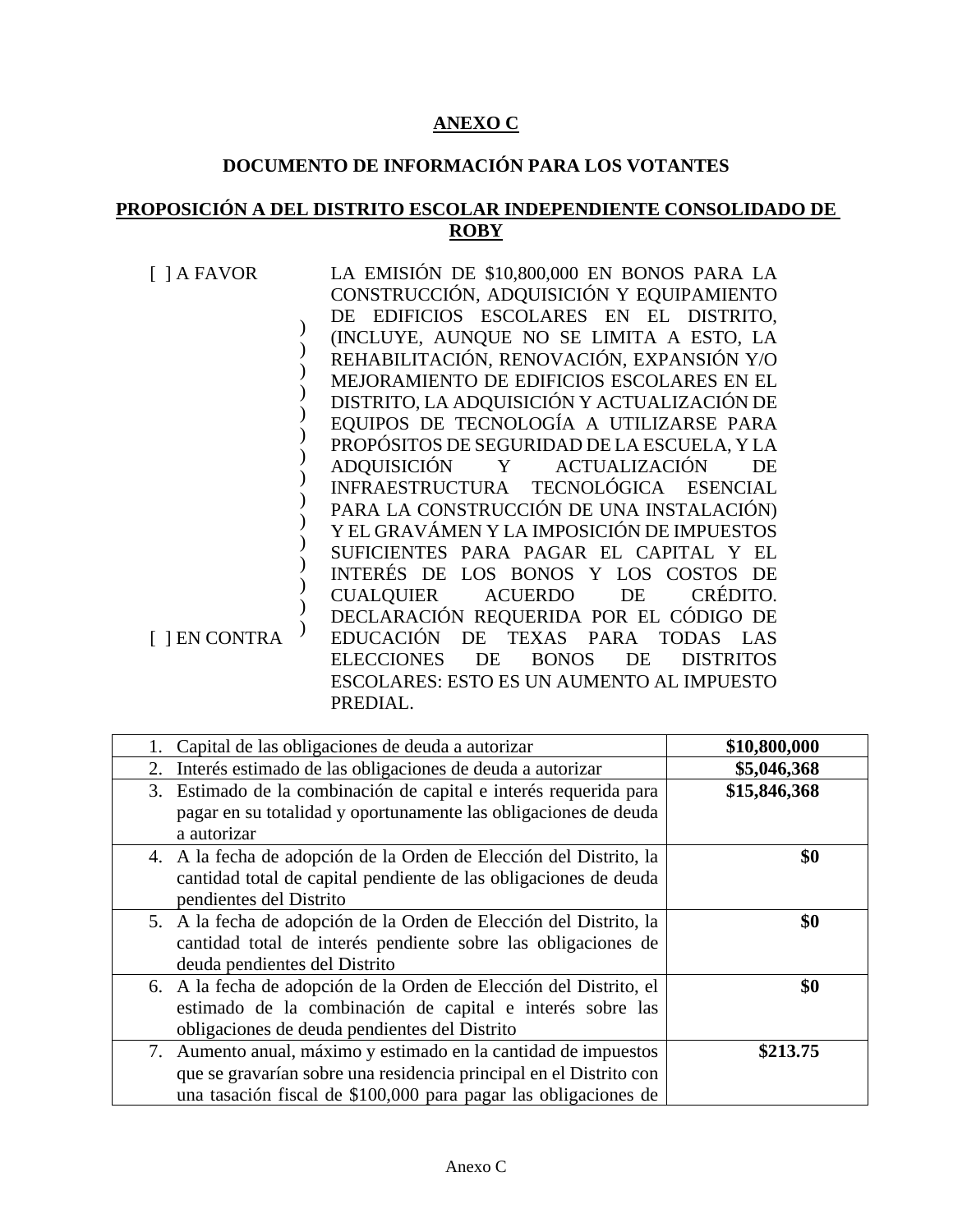| deuda a autorizar, si se aprueban, según las suposiciones<br>realizadas por el órgano de gobierno del Distrito |             |
|----------------------------------------------------------------------------------------------------------------|-------------|
| 8. Otra información que el Distrito considere relevante o necesaria<br>para explicar la información            | No corresp. |

## **Suposiciones principales para la declaración 7 de arriba:**

(1) Amortización supuesta de las obligaciones de deuda del Distrito, incluidas las obligaciones de deuda pendientes y las obligaciones de deuda propuestas:

| Fecha      | <b>Capital</b> | <b>Interés</b> | <b>Total Capital+Interés</b> |
|------------|----------------|----------------|------------------------------|
| 08/31/2021 |                |                |                              |
| 08/31/2022 | 100,000.00     | 426,941.40     | 526,941.40                   |
| 08/31/2023 | 250,000.00     | 279,560.70     | 529,560.70                   |
| 08/31/2024 | 255,000.00     | 272,885.61     | 527,885.61                   |
| 08/31/2025 | 260,000.00     | 266,078.34     | 526,078.34                   |
| 08/31/2026 | 270,000.00     | 259,072.80     | 529,072.80                   |
| 08/31/2027 | 275,000.00     | 251,868.99     | 526,868.99                   |
| 08/31/2028 | 285,000.00     | 244,466.91     | 529,466.91                   |
| 08/31/2029 | 290,000.00     | 236,866.56     | 526,866.56                   |
| 08/31/2030 | 300,000.00     | 229,067.94     | 529,067.94                   |
| 08/31/2031 | 310,000.00     | 221,004.96     | 531,004.96                   |
| 08/31/2032 | 315,000.00     | 212,743.71     | 527,743.71                   |
| 08/31/2033 | 325,000.00     | 204,284.19     | 529,284.19                   |
| 08/31/2034 | 335,000.00     | 195,560.31     | 530,560.31                   |
| 08/31/2035 | 340,000.00     | 186,638.16     | 526,638.16                   |
| 08/31/2036 | 350,000.00     | 177,517.74     | 527,517.74                   |
| 08/31/2037 | 360,000.00     | 168,132.96     | 528,132.96                   |
| 08/31/2038 | 370,000.00     | 158,483.82     | 528,483.82                   |
| 08/31/2039 | 380,000.00     | 148,570.32     | 528,570.32                   |
| 08/31/2040 | 390,000.00     | 138,392.46     | 528,392.46                   |
| 08/31/2041 | 400,000.00     | 127,950.24     | 527,950.24                   |
| 08/31/2042 | 410,000.00     | 117,243.66     | 527,243.66                   |
| 08/31/2043 | 420,000.00     | 106,272.72     | 526,272.72                   |
| 08/31/2044 | 435,000.00     | 94,971.33      | 529,971.33                   |
| 08/31/2045 | 445,000.00     | 83,339.49      | 528,339.49                   |
| 08/31/2046 | 455,000.00     | 71,443.29      | 526,443.29                   |
| 08/31/2047 | 470,000.00     | 59,216.64      | 529,216.64                   |
| 08/31/2048 | 480,000.00     | 46,659.54      | 526,659.54                   |
| 08/31/2049 | 495,000.00     | 33,771.99      | 528,771.99                   |
| 08/31/2050 | 510,000.00     | 20,487.90      | 530,487.90                   |
| 08/31/2051 | 520,000.00     | 6,873.36       | 526,873.36                   |

(2) Cambios supuestos en avalúos futuros estimados dentro del Distrito: Crecimiento de Valor Gravable de hasta \$313,000,000 proveniente del valor de granja de viento.